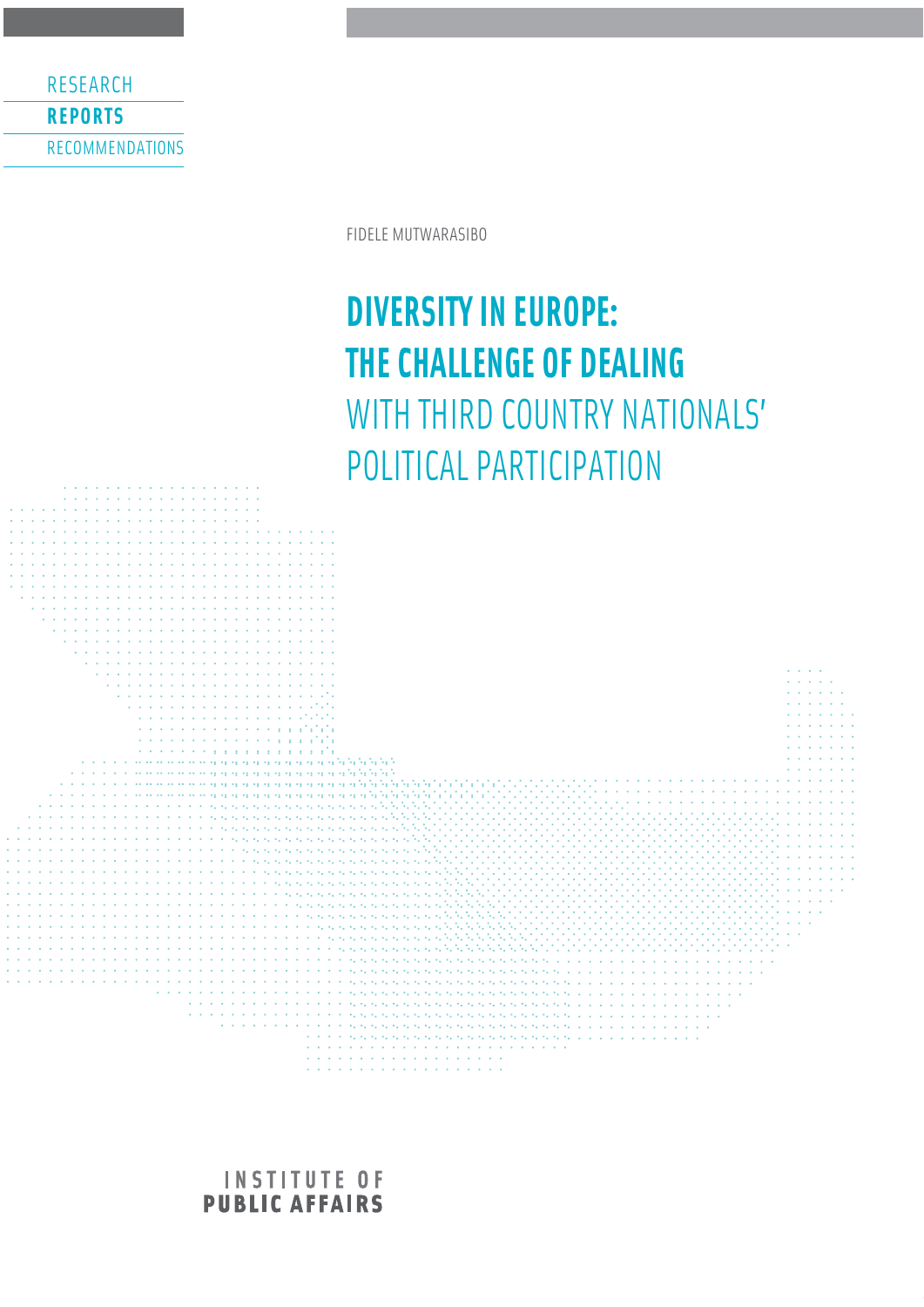# **Diversity in Europe: The Challenge of Dealing with Third Country Nationals' Political Participation**

#### **1. Introduction**

Diversity is the norm in many European Cities and towns. However, this diversity has not been reflected in political institutions so far. This is at the heart of the debate on the political rights of migrants who live among us. This paper explores the policy framework of migrants' political integration. International policy and legal instruments promoting political integration are also discussed. The paper, furthermore, explores the arguments for and against migrants' voting rights. Discussions on this issue are lively and, unsurprisingly, the courts have also become involved in them when asked to clarify the legality or otherwise of migrants' voting rights.

The continuum of political participation is also explored in detail by focusing on both the participation through electoral processes in countries where it is possible to do so and non-electoral political participation in various European countries. Case studies on the Republic of Ireland and the Bologna Foreign Citizens' Council are discussed in the paper. The Irish case study has been included in order to demonstrate, in practical terms, the implications of affording migrants the right to vote in local elections. The Bologna case study, on the other hand, highlights a practical way to deal with issues pertaining to migrants' political inclusion in countries where they don't have voting rights.

#### **2. Policy Framework for Migrants' Political Integration**

There are a number of international instruments that highlight the need for migrants' political inclusion and representation. These include the 1948 Universal Declaration on Human Rights. Article 21(1) of the Declaration states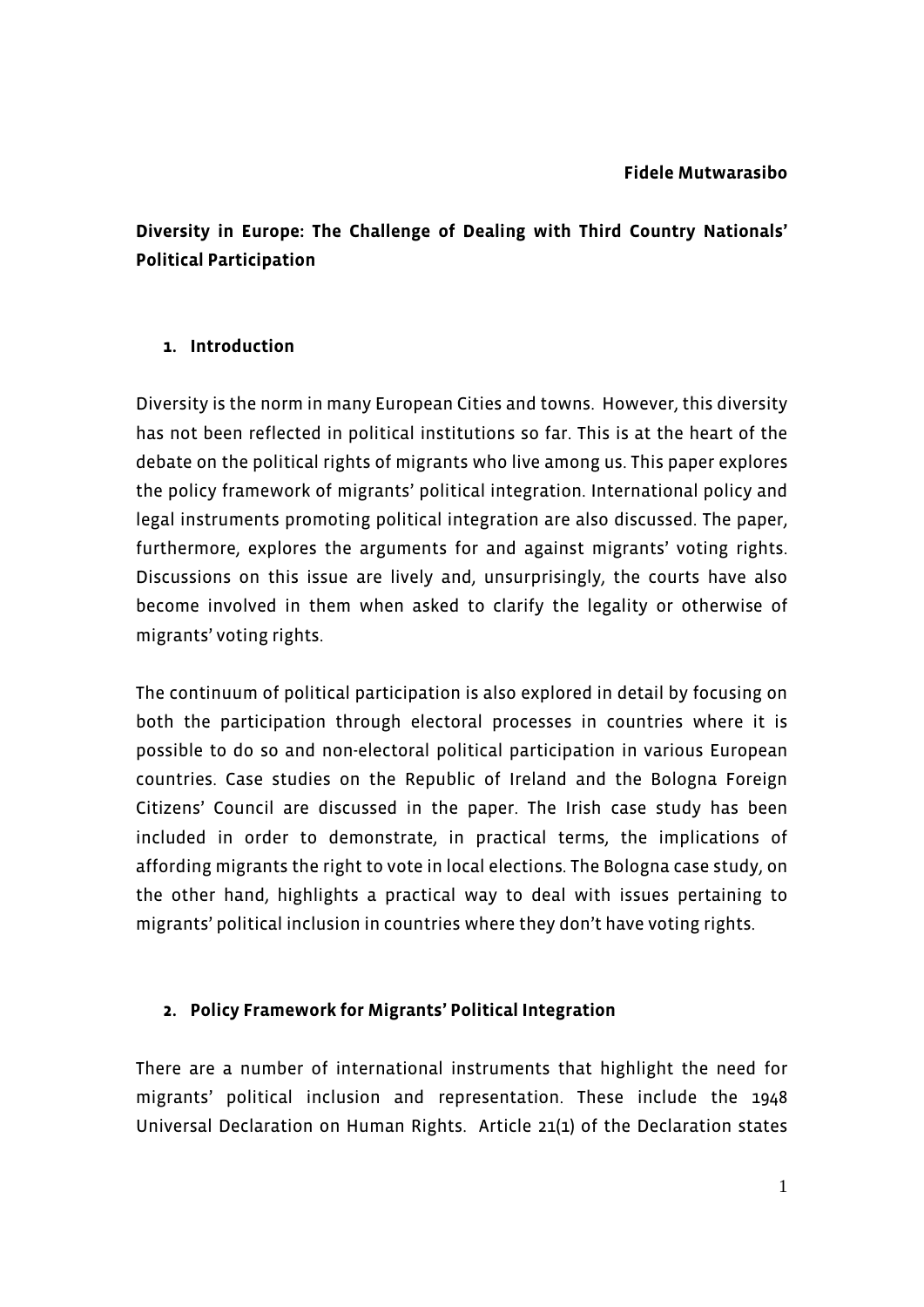that "every one has the right to take part in the government of his/her country, directly or through freely chosen representatives". The civil and political rights of migrant workers are also covered in Articles 11; 12; 13; 14; 15; 16.1, .2, .4 and .8; 17; 18; 22; 25; 27; and 31 of the International Convention on the Protection of All the Rights of Migrant Workers and Members of Their Families. Closer to home, in 1992, the Council of Europe adopted the Convention on the Participation of Foreigners in Public Life at the Local Level, with the aim of encouraging active participation of foreign residents in the life of the local community. Article 6 recommends granting foreign residents the right to vote and stand for election in local authority elections after five years of residence. However, Member States can restrict voting rights and can stipulate shorter periods of residence. As at 19 May 2006, only 11 Member States had signed the Convention, with a mere eight ratifying it (NGO Network of Integration Focal Points, 2007). Furthermore, the ninth European Union Common Basic Principle on Integration states that "the participation of immigrants in democratic process and in the formulation of the integration policies and measures, especially at the local level, supports their integration" (Council of the European Union, 2004).

Within the European context, it is important to differentiate between the voting rights of EU nationals living in other EU Member States and non-EU nationals (commonly known as Third Country Nationals) living in EU Member States. The Maastricht Treaty granted voting rights to Non-National EU Citizens. Article 8(b) of the TEU [Treaty on European Union] in its sub-section 1 provides citizens and representative associations among other things the opportunity to make known and publicly exchange their views in all areas of Union action. Embedded in these civic and political rights is the provision for "European citizens residing in other Member States to vote and stand in European and local elections, under the same conditions as the nationals of those countries" (Vintila, 2012 p.5). Bauböck argues that "[t]he case for external voting rights is particularly strong in the EU for three reasons. First, because it can be linked to the core of EU citizenship, which is right of free movement; second, because it respects the principle that EU citizenship is derived from Member State nationality rather than from residence; and third because [it ensures that] …free movers will not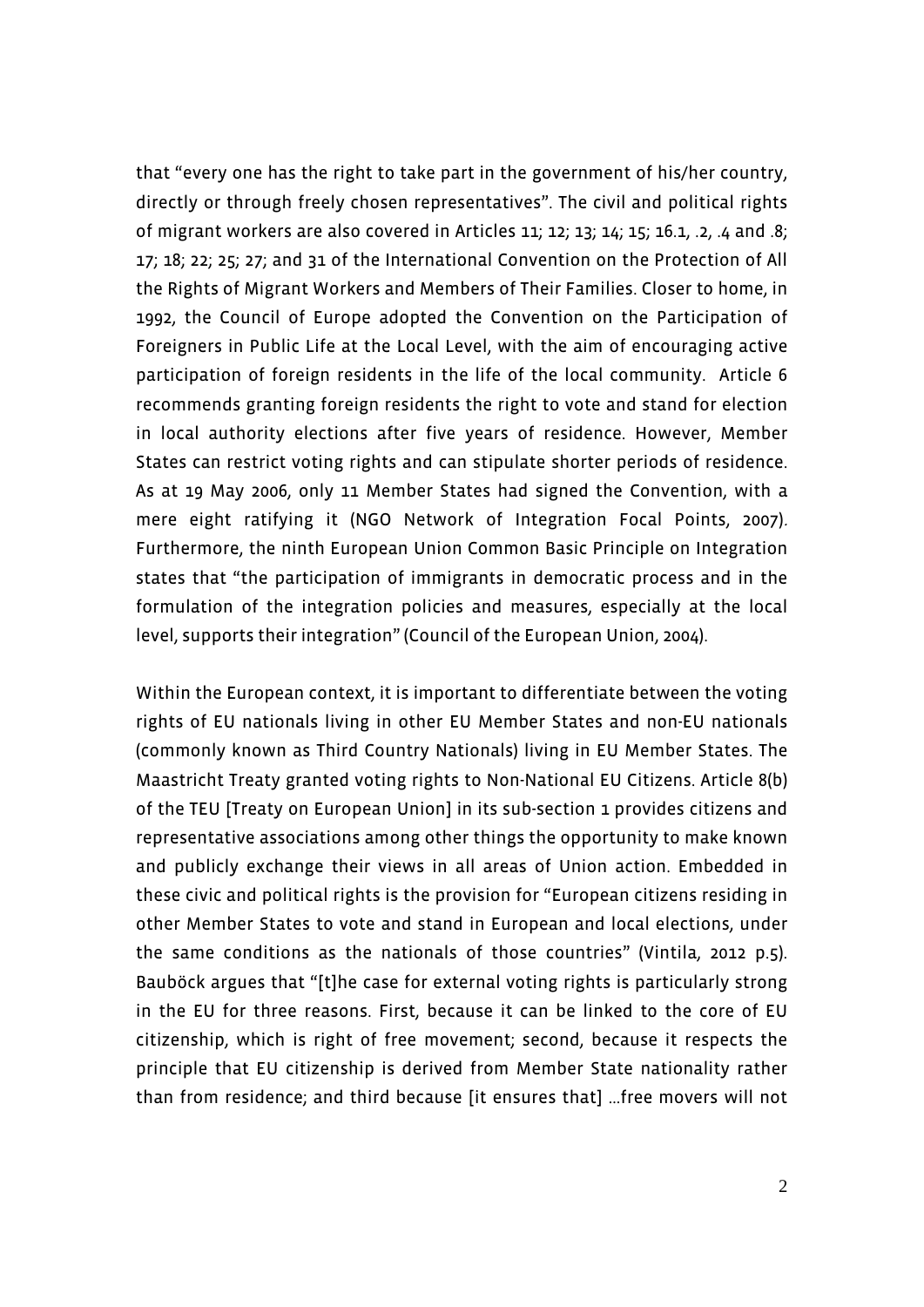lose their indirect representation in EU legislation through the vote of their national government in the Council" (Bauböck, 2012, p. 59).

The debate on the voting rights of foreign residents has even gone before the courts for clarification and legal interpretation. In 1990, "the German Constitutional Court declared the local voting rights legislation of certain federal states (Länder) to be unconstitutional. The Court argued that the constitutional clause granting voting rights to the German people had to be interpreted as covering only persons with German nationality (judgement of 13 October 1990. BVerfGE 8 3: 37). The Constitutional Court of Austria handed down a similar judgement in 2004 (Verfassungsgerichtshof 30 June 2004. C118/03) … [these cases were not limited to Germany and Austria]. In 1992, the French Constitutional Council held that it would be contrary to the Constitution to extend voting rights to non-nationals" (Groenendijk, 2008 p. 5).

#### **3. Debates on Migrants' Political Inclusion in Receiving countries**

Debates on the merits of political participation of foreigners have not been limited to international conventions, civil society, policy makers and courts. In 2006, the newspaper Le Monde reported that residents of Saint-Denis (France) were in favour of extending voting rights to foreigners. In a non-legally binding local referendum on migrants' right to vote in the local elections held on March 26th, 2006, 64.11% of Saint-Denis' residents approved the motion. In the same year, in South Korea, for the first time, foreigners who had lived in the country for three years or more after acquiring permanent residence participated in the local elections (Rahn, 2006). In Italy, ANSA (2006) reported that the government was studying a proposal to extend voting rights in the local elections to migrants. The city of Rome took the leap and organised elections for its migrant population to vote for migrant representatives to act as their city and district representatives. Four non-voting seats on the Rome City Council were earmarked for representatives of Africa, Asia, Latin America and Eastern Europe (Associated Press, 2004).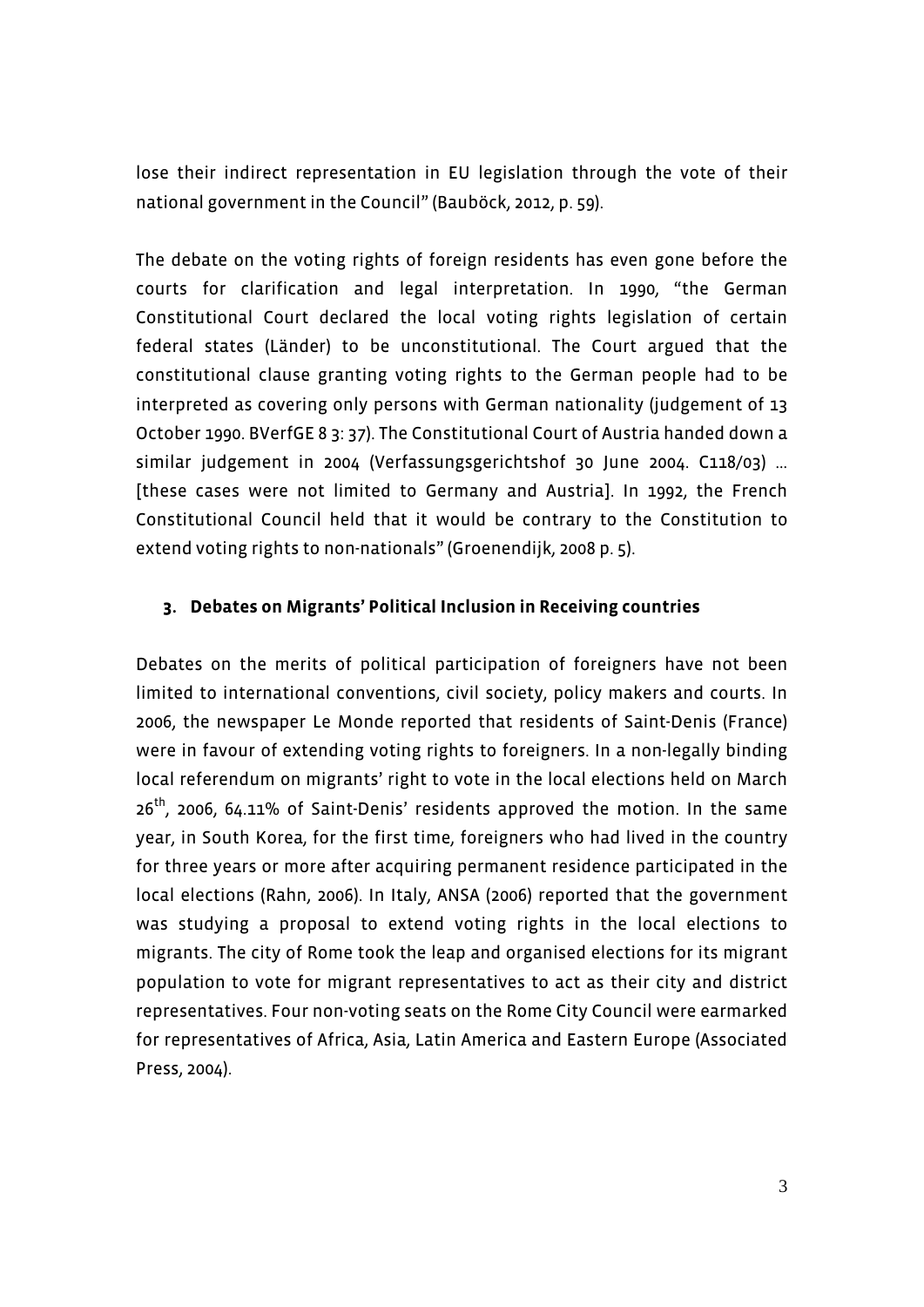Opponents of extending voting rights to migrants argue that allowing migrants to vote would remove the incentive to become a citizen and hence obtain voting rights. Proponents of migrants' voting rights suggest that voting rights promote civic education and participation among the migrant communities. The main arguments for extending voting rights to resident foreigners include: no taxation without participation; equal treatment over time; more political participation of the whole society; immigrants are permanent members of society; and pathways to citizenship (Groenendijk, 2008 p. 5). Opponents of extending the right to vote to foreign residents have raised the following points: voting rights should be an earned privilege and foreign influence and ethnic parties should be prevented; immigrants should not disturb power relations; the possibility of the domino effect should be taken into account and naturalisation should be encouraged instead (Groenendijk, 2008 p. 5). Other arguments put forward by those who oppose migrants' voting rights include: the loyalty question; lack of preparation for voting and the possibility of electoral fraud (Hayduk and Wucker, 2004).

In some European countries, the political elites have welcomed migrants into the political system because political integration ensures "better information about the policy preferences of ethnic groups" (Fennema & Tillie, 1999, p. 704). It is argued that "early and active participation of migrants in decisions concerning their lives is critical; a well-established dialogue with authorities and civil society at all levels will ensure mutual respect and understanding and help all concerned to live up to their responsibilities" (Society for International Development-Netherlands Chapter, 2002, p. 7). There is no doubt that migrants' participation in local elections helps to strengthen their trust and confidence in the political system of their country of residence. The extension of voting rights in local elections to migrants offers an incentive for involvement in local communities, and also promotes inclusiveness among the wider society. It is argued that "participation in the political processes is one of the most important elements of active citizenship. Political participation of immigrants provides opportunities for integration and should be supported in its different forms, including acquisition of nationality, local electoral rights and consultative structures" (Niessen & Huddleston, 2004, p. 40). Integration is about learning how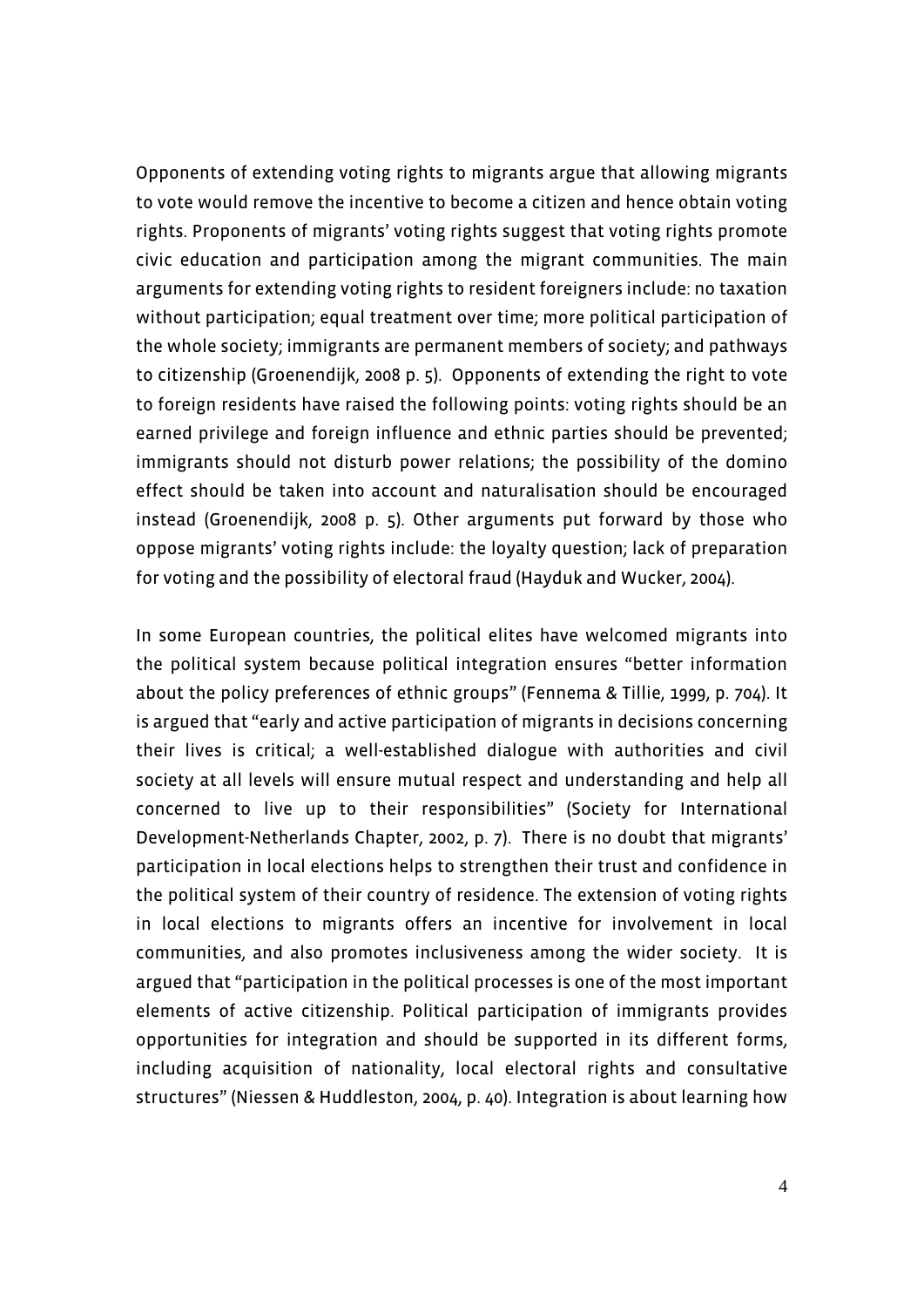to deal with competing interests; it requires a framework that allows all voices to be heard, not only the loudest ones.

#### **4. Migrants' Political Participation Through Electoral Politics**

Within the European context, "17 [Member States] allow some categories of resident non-nationals to participate in local elections.… These states are Belgium, Denmark, Estonia, Finland, Hungary, Ireland, Lithuania, Luxembourg, the Netherlands, Norway, Portugal, Slovakia, Slovenia, Spain, Sweden, six cantons in Switzerland and the United Kingdom. Eight of these states (Denmark, Hungary, Norway, Portugal, Slovakia, Sweden, six cantons in Switzerland, and the United Kingdom) allow non-nationals (EU nationals and third country nationals) to vote in elections for regional or national representative bodies. Five of these 17 states (Belgium, Estonia, Hungary, Luxembourg, and Slovenia), do not allow third-country nationals to stand as candidates in municipal elections" (Groenendijk, 2008 p. 3-4). Details on political rights of foreigners can be found in Table 1 below.

Fifteen European Union Member States allow foreign nationals to vote in local elections. These are: Belgium, Estonia, Denmark, Finland, Hungary, Ireland, Lithuania, Luxemburg, the Netherlands, Portugal, Slovakia, Slovenia, Spain, Sweden and the United Kingdom. Seven of these (Denmark, Hungary, Portugal, Slovakia, Sweden and the United Kingdom) allow non-nationals (EU and thirdcountry nationals) to vote in regional elections. Some of the countries allowing participation in local elections impose a residency condition. In Denmark, Estonia, Portugal and Sweden, migrants are required to fulfil a three-year residency condition. In Belgium, Luxemburg and the Netherlands, the residency condition is five years. The United Kingdom does not impose a residency condition. Moreover, EU and Commonwealth Citizens living in the United Kingdom are specifically named as eligible voters. Similarly, the Czech Republic, Malta, Portugal and Spain apply a reciprocity condition. In terms of the right to stand as candidates in elections, Belgium, Estonia, Hungary, Luxembourg and Slovenia do not allow third country nationals to stand in municipal elections. Austria, Bulgaria, Cyprus, Czech Republic, France, Germany, Greece, Italy, Latvia,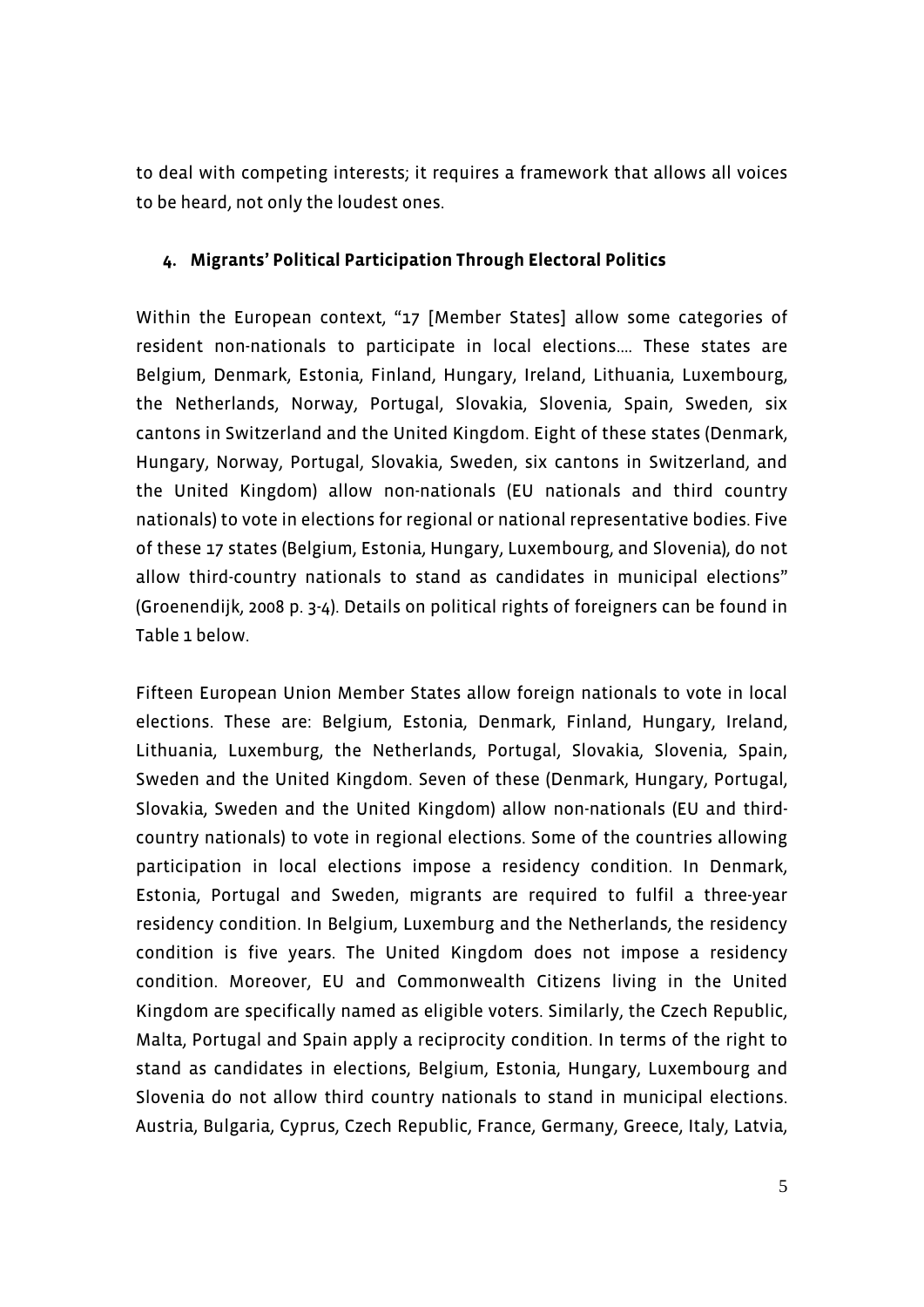Malta, Poland and Romania do not allow migrants to participate in local elections. The constitutional law of the Czech Republic, Italy and Malta permits non-nationals to vote, but the necessary national legislation or international agreements have yet to be adopted, preventing migrants from participating in local elections (Groenendijk, 2008, pp. 3-5).

According to Groenendijk (2008 p. 5-6), in terms of registration on the electoral register and eligibility, there are variations. In Ireland and the UK, a simple registration process similar to that used by citizens is sufficient. In Belgium, noncitizens have to make an application and sign a declaration pledging respect for the Belgian Constitution and legislation. Estonia, Hungary, Slovakia and Slovenia require more than just simple residence: only third country nationals with permanent residence have voting rights. The Czech Republic, Malta, Portugal and Spain apply the reciprocity condition. The Czech Republic and Malta have no agreement with third countries and in the case of Spain, Norway is the only non-EU member state with the relevant arrangement. Portugal, on the other hand, has concluded agreements with many countries outside the European Union.

Table 1: Non-Citizens' voting rights (Source: the Immigrant Voting Project - see Hayduk and Wucker, 2004)

| Polity/Year     | Eligibility                                                     |
|-----------------|-----------------------------------------------------------------|
| <b>Belgium</b>  | Local elections                                                 |
| (2004)          |                                                                 |
| Austria (2002)  | Local elections in Vienna                                       |
| European        | Reciprocal local and European parliament elections for all      |
| Union (1992)    | member nations                                                  |
| <b>Barbados</b> | Citizens of British Commonwealth can vote in national elections |
| (1990)          |                                                                 |
| Hungary         | Local elections for permanent residents                         |
| (1990)          |                                                                 |
| Chile (1989)    | Local and national elections                                    |
| Iceland (1986)  | Nordic Union citizens can vote in local elections               |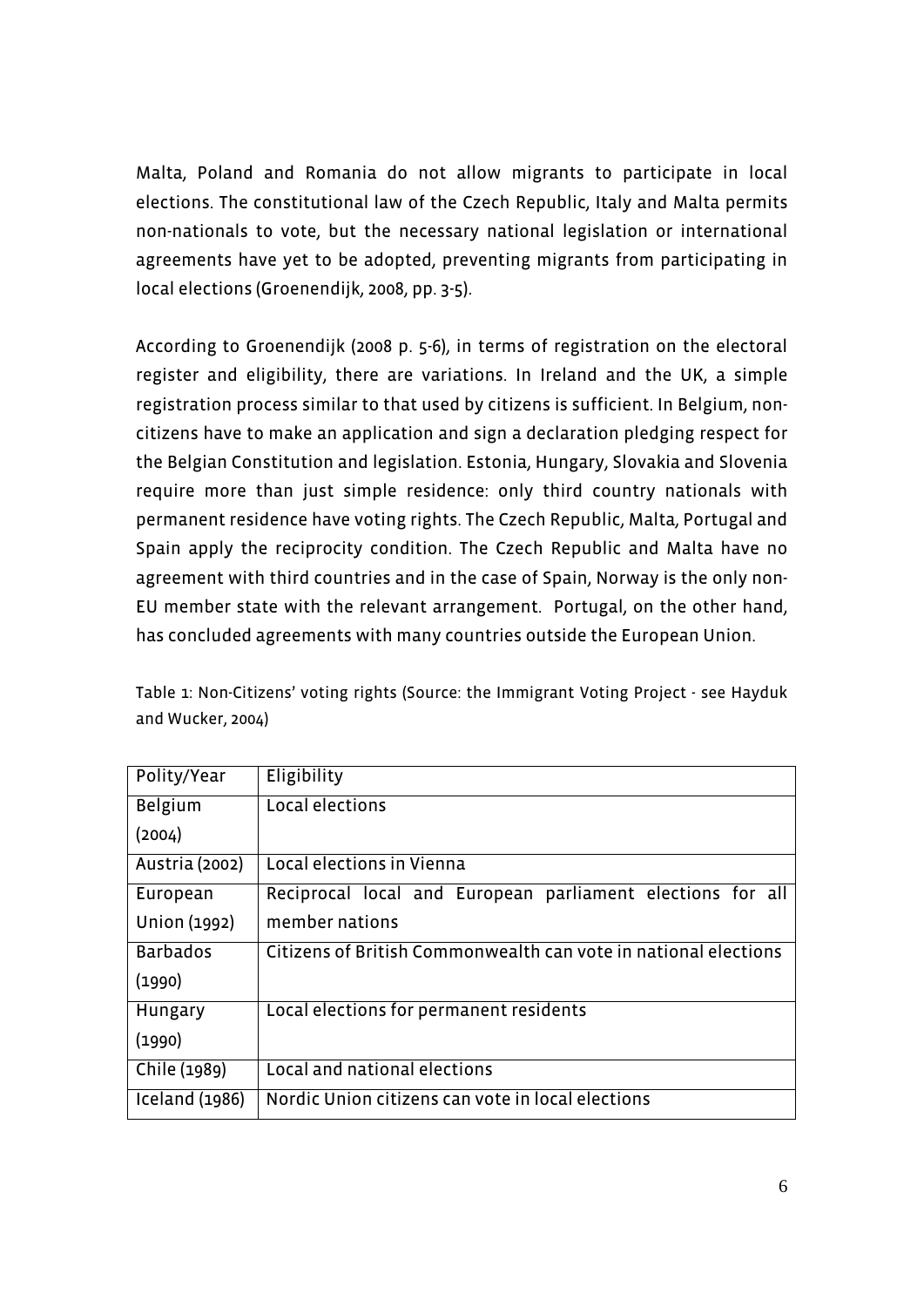| Spain (1985)          | Local elections                                                   |
|-----------------------|-------------------------------------------------------------------|
| Venezuela             | 10-year residents can vote in local and state elections           |
| (1983)                |                                                                   |
| Finland (1979)        | Nordic Union can vote in local elections (expanded in 1991 to all |
|                       | four-year residents)                                              |
| Netherlands           | Local elections in Rotterdam (expanded nationwide in 1985)        |
| (1979)                |                                                                   |
| Norway (1978)         | Local elections for Nordic Union (expanded in 1995 to three-year  |
|                       | residents)                                                        |
| <b>Denmark</b>        | Local elections for Nordic Union (expanded in 1981 to all foreign |
| (1977)                | residents)                                                        |
| Portugal              | National and some local elections (expanded in 1997 to all        |
| (1976)                | foreign residents)                                                |
| Sweden (1975)         | Local and regional elections, plus some national referenda        |
| New Zealand           | Local and national elections                                      |
| (1975)                |                                                                   |
| <b>Ireland</b> (1963) | Local elections (expanded in 1985 to remove six-month residency   |
|                       | requirement and to allow British citizens a national vote)        |
| Uruguay               | National elections for 15-year residents                          |
| (1952)                |                                                                   |
| <b>Israel</b> (1950)  | Local elections for Jewish residents only                         |
| United                | National elections for Commonwealth and Irish citizens            |
| Kingdom               |                                                                   |
| (1948)                |                                                                   |
| Switzerland           | Five-year residents in Neuchatel canton (expanded in 1979 to      |
| (1849)                | include 10-year residents in Jura canton)                         |

# **4.1. Case Study: Republic of Ireland**

In Ireland, the provision of voting rights to non-nationals reflects a belief in the importance of local integration. According to the Electoral Act of 1992 (Part II, section 10), "a person shall be entitled to be registered as a local government elector in a local electoral area if he/she has reached the age of eighteen years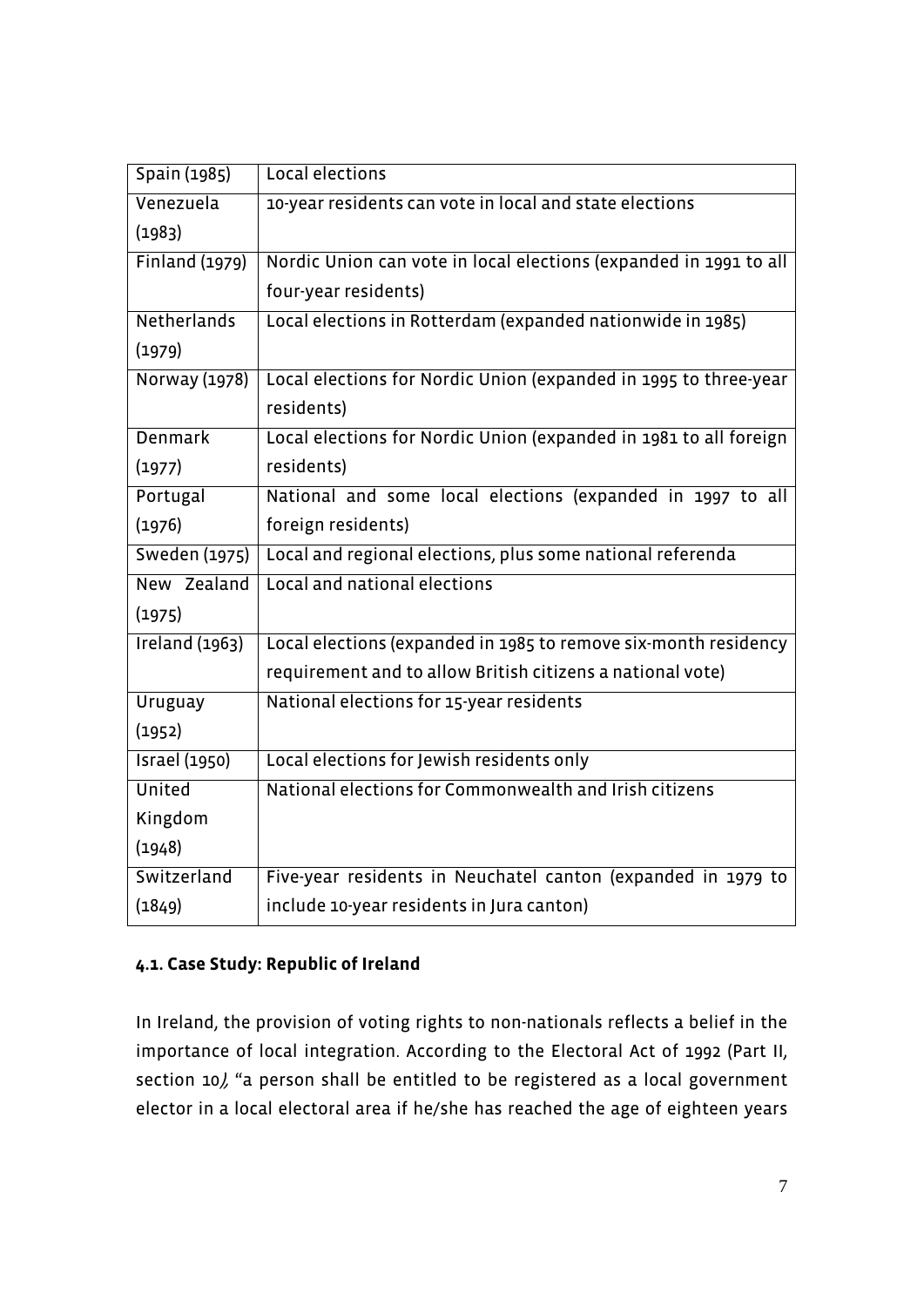and he/she was, on the qualifying date, ordinarily resident in that area" (see Table 1). It should be noted that provisions for the participation of foreign nationals in local elections have existed in Ireland since 1963. Voting rights in Ireland are covered in detail in Table 2 below.

| Election                      |  | Eligibility                                        |  |  |  |  |
|-------------------------------|--|----------------------------------------------------|--|--|--|--|
| <b>General Elections</b>      |  | Irish and UK Citizens                              |  |  |  |  |
| Seanad Elections              |  | Graduates of Trinity College Dublin and the        |  |  |  |  |
|                               |  | National University of Ireland (NUI), Outgoing     |  |  |  |  |
|                               |  | Seanad, Incoming Dáil, Members of County Councils  |  |  |  |  |
| <b>Local Elections</b>        |  | All those who are ordinarily resident in the Irish |  |  |  |  |
|                               |  | State of any Nationality                           |  |  |  |  |
| Referenda                     |  | and Irish Citizens only                            |  |  |  |  |
| <b>Presidential Elections</b> |  |                                                    |  |  |  |  |
| European Elections            |  | <b>EU Nationals</b>                                |  |  |  |  |

Table 2: Voting Rights in the Republic of Ireland

Source: Mutwarasibo & McCarthy (2002); Kenny (2003)

As highlighted in Table 1 above, the extension of voting rights to migrants in Ireland dates as far back as 1963; the issue gained prominence following the Irish inward immigration experience that became a prominent feature of the economic boom that started in the mid-1990s. Initially, it was the migrants themselves and a few NGOs that mobilised the migrants and encouraged them to participate in local elections. Moreover, between the 2004 and 2009 local elections, other actors joined the campaign to encourage the political participation of migrants. The Migrant Voters Campaign initiated by the Integration Office of Dublin City Council, launched in 2008, was aimed at raising awareness among migrants of their voting rights, the need to register to vote and how to vote on the day of elections (Dublin City Council, 2008). In the run-up to the 2009 local elections, the *Ceann Comhairle* (Speaker of the Parliament), John O'Donoghue, and the Minister for Integration, John Curran, hosted fourteen candidates from nine countries, including Nigeria, Russia, Colombia, South Africa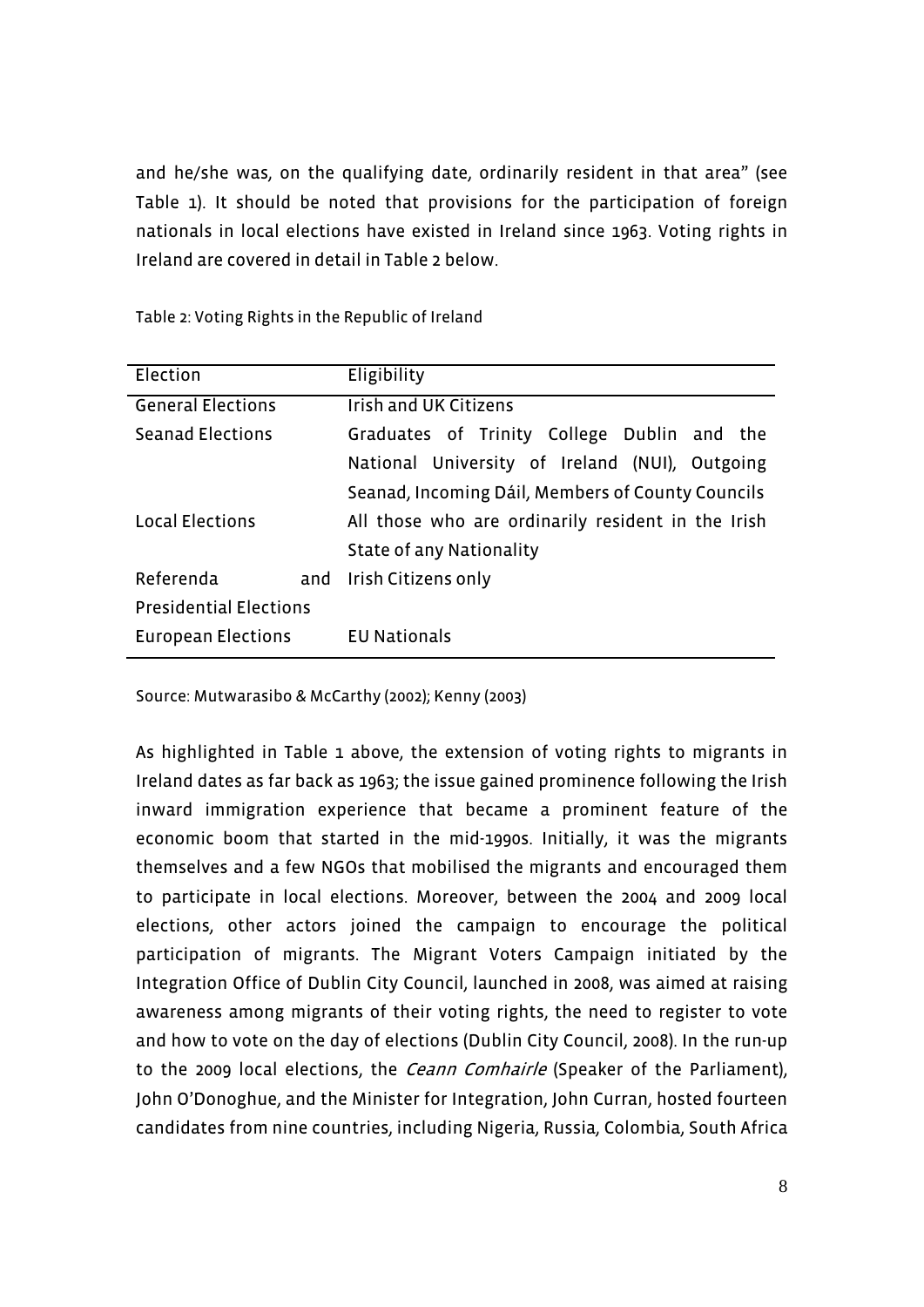and Zimbabwe for a seminar on the importance of immigrant participation in politics (MacCormaic, 2009). In his address, John O'Donoghue argued, "it is also important that … [ethnic minorities'] views and opinions are aired and their needs addressed" and commended the fact that migrants were taking an active role in politics in Ireland. He went on to say, "the decision … to stand for election should serve as an example and encouragement to those from other countries who come to live in Ireland" (MacCormaic, 2009).

Over 40 candidates of migrant backgrounds stood in the 2009 local elections. The majority stood as political party candidates: Fianna Fáil (9); Fine Gael (8); Labour (4) and the Green Party (8). Eight candidates stood independent of political parties. Migrant candidates came from a wide range of countries of origin including: Nigeria (14), India (1), Poland (8), Russia (2), Colombia (1), Pakistan (1), Lithuania (2), Latvia (2), Zimbabwe (1), USA (1), Moldova (1), Netherlands (1), Congo DRC (1) and South Africa (1). Only one in ten migrant candidates was successful compared to one in three for the established population candidates (Mutwarasibo, 2009). In one constituency in West Dublin, three Nigerian candidates ran, preventing any of the migrant candidates from receiving enough votes for victory. Idowu Sulyman Olafimihan stood for Fianna Fáil, Adeola Ogunsina for Fine Gael, and Ingatius Okafor stood as an independent candidate. It is reasonable to assume that Nigerians who voted for candidates of Nigerian backgrounds as their first preference gave secondary priority to other candidates with the same political affiliation as their preferred candidate. Proportional representation means that in a multiple seat constituency, a voter can indicate her/his first and subsequent choices. Those who reach the quota are elected automatically and the votes of those who score lowest are distributed to the remaining candidates until the quota is reached. The cross-transfer of votes helps those with reasonable scores in the first preference count. In the case of the three candidates of Nigerian extraction, their first preference vote did not give them the opportunity to benefit from the tally of second, third and subsequent preferences.

The work of immigrant organisations between the 2004 and 2009 local elections effectively encouraged political parties to engage with migrants in preparation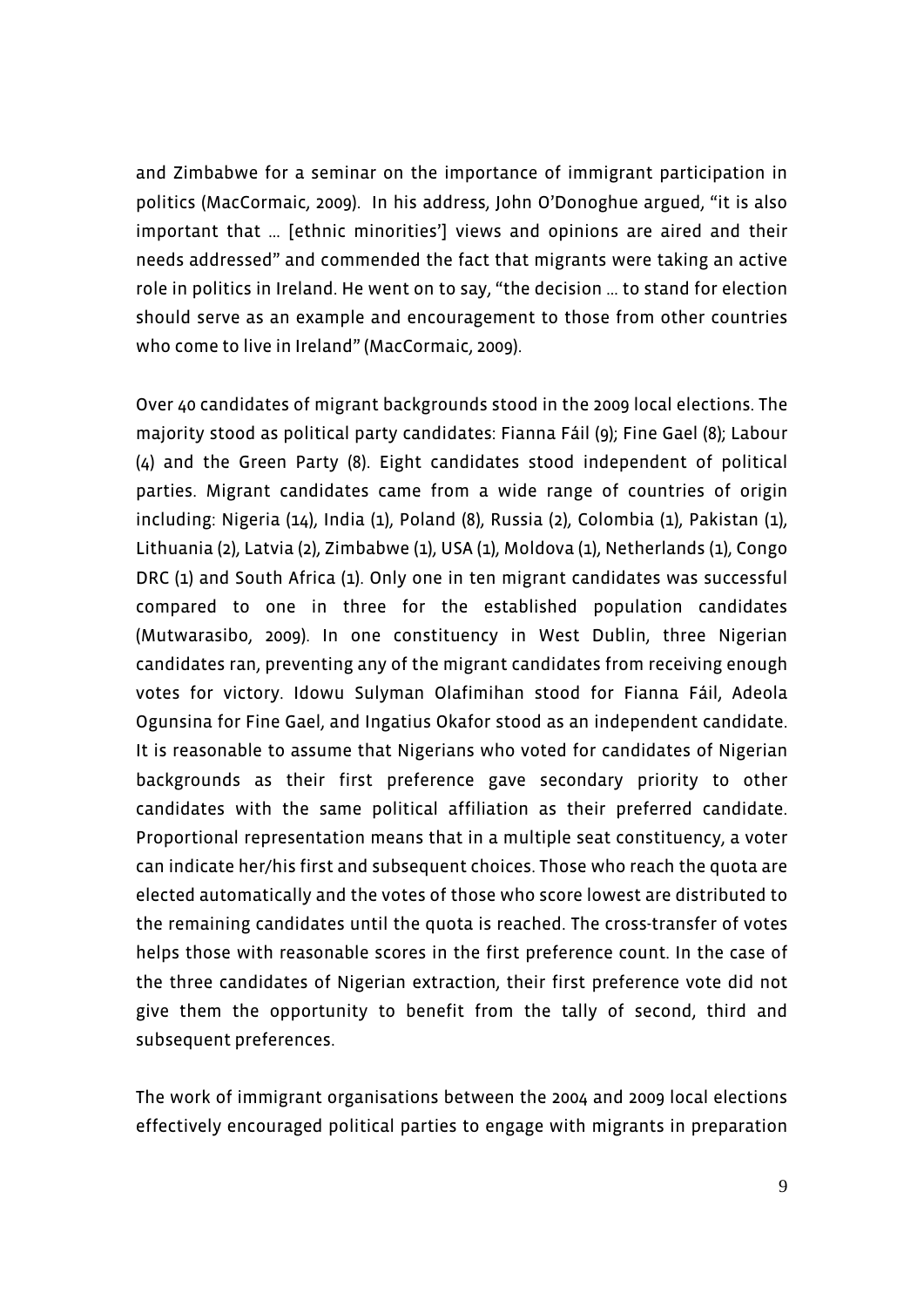for the 2009 local elections (for details see Mutwarasibo 2012). As a result, most of the migrant candidates ran as members of political parties in the 2009 local elections. Fine Gael and Fianna Fáil went as far as recruiting Polish migrants to help them reach out to migrant communities.

Migrants have been involved in a continuum of civic and political participation that involves electoral and non-electoral political practices (Mutwarasibo, 2010). Conventional (electoral) politics includes involvement in political parties' activities, voting, canvassing, distributing campaign material, standing for elections and so forth. Infra-politics (non-electoral), on the other hand, includes protests, demonstrations, sit-ins, hunger strikes, boycotts, trade union politics, pressure groups, the direct mobilisation of ethnic communities, humanitarian movements, environmentalist movements, neighbourhood committees and customers' associations, among others. Infra-politics is particularly relevant in Ireland because politics is dominated by local politics and clientelism. Local politics underpin politics both at the local level and at the national level. The use of proportional representation ensures that even within the political parties there is competition at the local level. The uniqueness of the Irish political scene may explain why Taiwo Matthew and Rotimi Adebari were elected to the local town council in Ennis and Portlaoise respectively in 2004, having lived in Ireland for four years. In June 2007, his fellow town councillors elected Rotimi Adebari to the position of mayor long before he acquired Irish citizenship. His election did not follow the model of migrant political participation observed by Zappala (1999) in Australia. His research revealed that political representation of migrants in mainstream institutions can take up to twenty years due to the challenges of initial survival and settlement, and the amount of time it takes to fulfil the requirements to apply and acquire citizenship through naturalisation.

#### **5. Migrants' Political participation Through Non-Electoral Politics**

The European Inclusion Index suggests that institutions across Europe have failed to keep up with the growing diversity of their societies (Leonard & Griffith, 2003). According to Rudiger and Spencer (2003), special consultation mechanisms for minorities ranging from engaging the minority ethnic voluntary sector to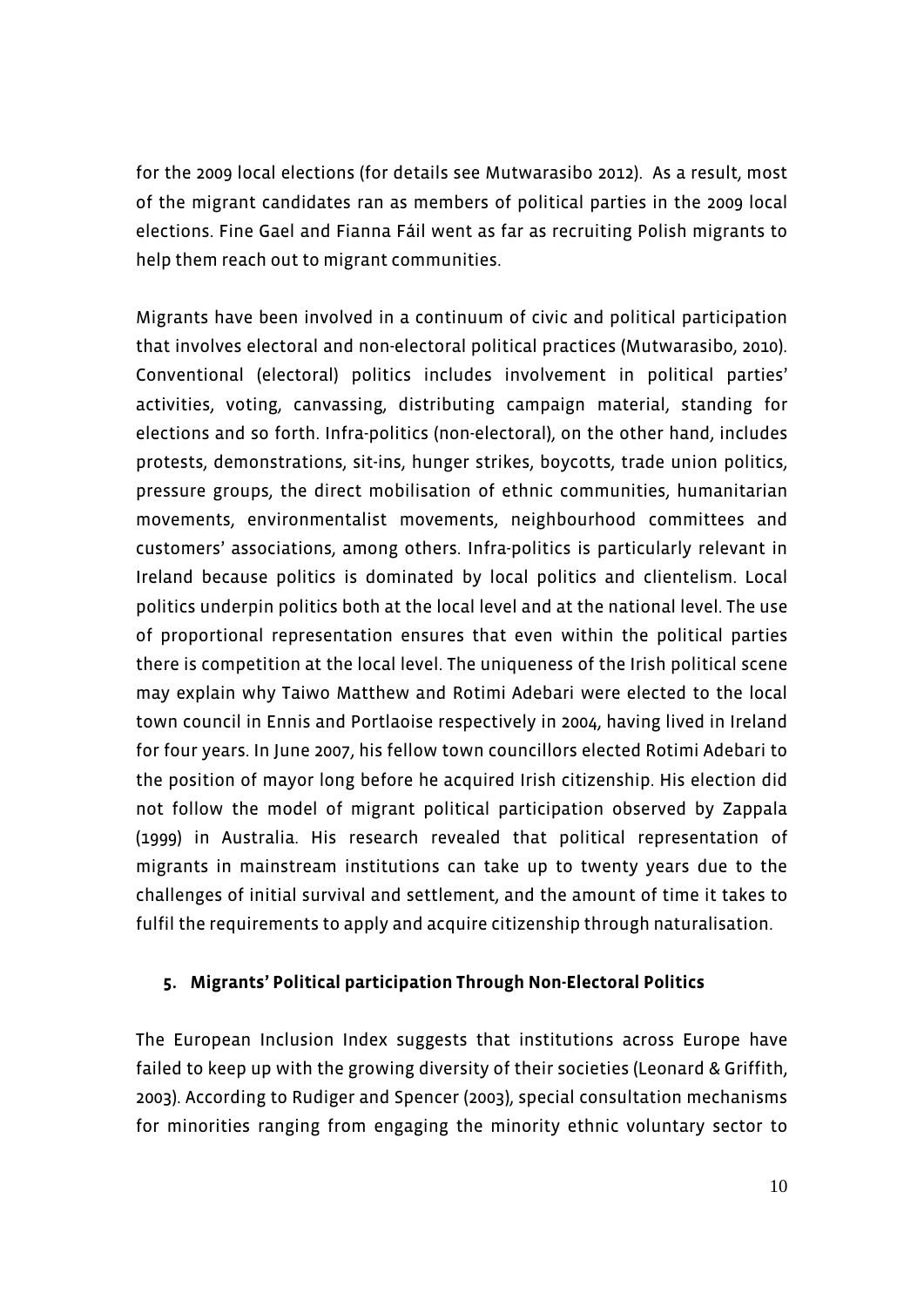electing or appointing individuals as community representatives to advisory or decision-making roles have been put in place across the EU. Many of these consultative bodies have held only advisory roles and this has proved to be somewhat frustrating to the participants. In order to move forward, consultations must address the needs of minorities and not merely those of decision-makers. In some countries, "advisory councils have been established, in which representatives of various ethnic minorities participate and an attempt is made to register the preferences of ethnic groups" (Finnema & Tillie, 1999, p. 704). In multi-ethnic societies, it is appropriate to give all members of society a say in how the country is run. Migrant networks and mainstream NGOs providing services to migrants "are important for the individuals within the groups and for integration activities, bridging the gap between immigrants and wider society" (Penninx, 2006, p. 129). Ethnic minorities can work directly with politicians; they can do so through intermediaries or so-called "alternative facilitators" (Zappala 1998). Alternative facilitators are "people who emerge from the 'natural processes of ethnic communities', and generally play a type of leadership role within their communities because of business or professional success" (Zappala, 1998, p. 693 as cited in Jupp et al., 1989, p. 5). Historically, trade unions have also been active in advocating the rights of migrants. According to Martiniello, "immigrant presence in unions is an older and better-known phenomenon" (2005, p. 12). Migrant interests have been represented in civil society in Ireland since the late 1990s. Non-electoral political participation and representation is important, but political participation through the electoral process brings migrants into mainstream political institutions and decision-making circles.

Participation of migrants in policy making and public debate is not limited to the ability to participate in elections. The 1992 Council of Europe Convention gives a list of options open to governments to consult foreign nations. Chapter A outlines the obligations of all signatory states in relation to: freedom of speech, assembly, association and the right to be involved in local public inquiries, planning procedures, and consultation procedures. Chapter B, although it included an opt out option at the time of signature, stipulates the obligation to encourage and facilitate local consultation bodies of foreign residents. Finally, Chapter C, which also had an opt-out option at the time of signature, suggests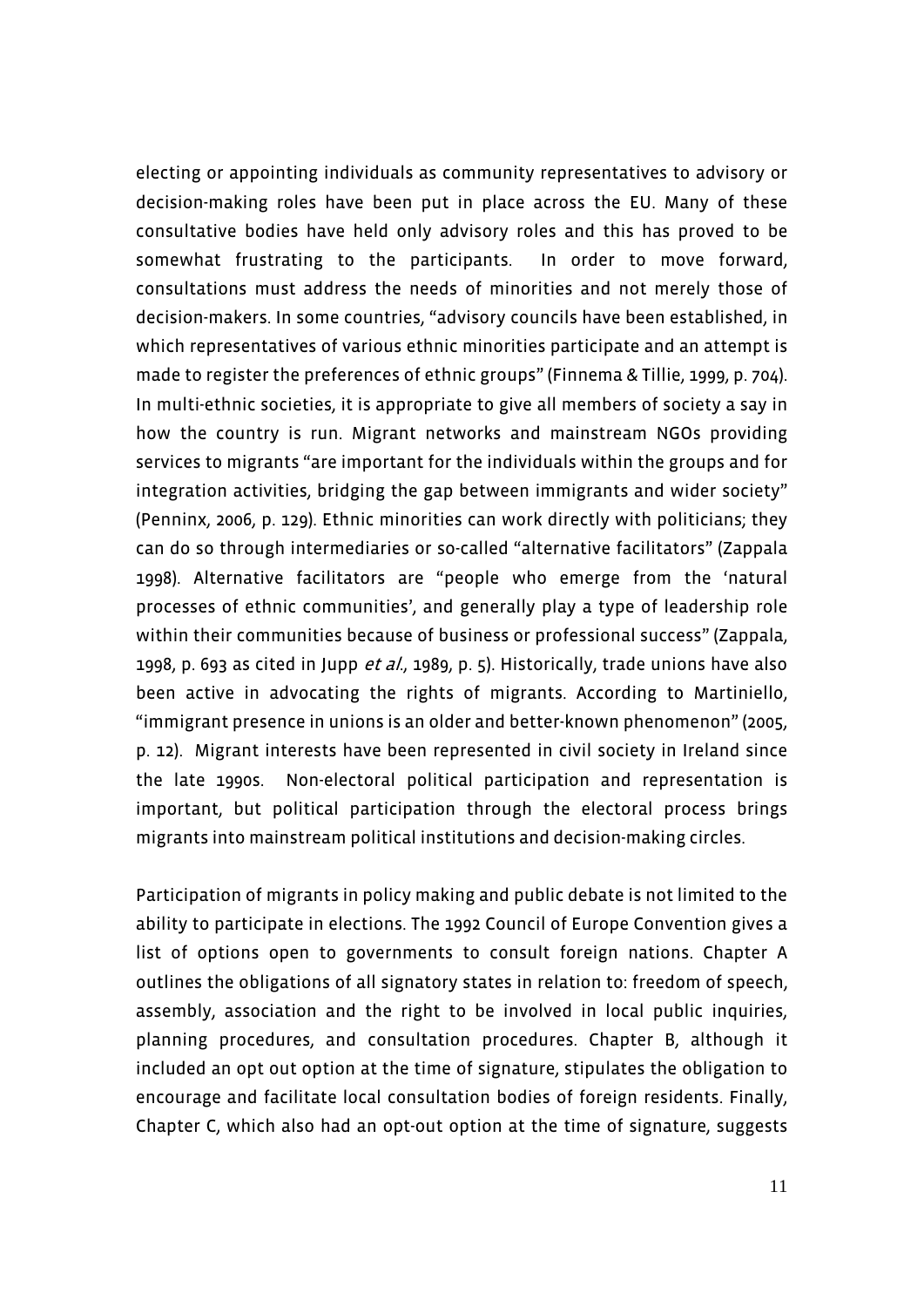granting the right to vote at local level after a maximum of five years. The granting of the right to stand as candidates to migrants was left to the discretion of signatory states in Chapter C of the Convention. According to Huddleston (2010, p. 5), European countries started working on immigrant consultative bodies when Ministers agreed the Common Basic Principles for Integration in 2004. Two principles are worth mentioning at this stage:

- Common Basic Principle 7: Frequent interaction between immigrants and Member State citizens is a fundamental mechanism for integration. Shared forums, inter-cultural dialogue, education about immigrants and immigrant cultures, and stimulating living conditions in urban environments enhance the interactions between immigrants and Member State citizens.
- Common basic Principle 9: The participation of immigrants in the democratic process and in the formulation of integration policies and measures, especially at the local level, supports their integration.

Furthermore, "[t]he European Commission's 2005 Agenda on Integration suggested the creation of advisory platforms of Third Country Nationals as one way to implement this principle with national and EU policies and funding … The European Integration Forum, launched in April 2009, could become a key mechanism to promote greater opportunities for immigrant consultation at national and EU level" (Huddleston, 2010, p. 5). "National governments consult their foreign residents in 10 EU member States, as well as Norway and Switzerland … consultation frameworks exist in Germany and Italy … Austria, France and Greece … have legal framework and bodies at local but not (yet) national level … the oldest national bodies (in Benelux countries and the Nordics) date back to the 1970s and 1980s. Several of these earlier official bodies have disappeared … [for example in] Estonia and Sweden" (Huddleston, 2010, p. 6).

Huddleston (2010, p. 10) suggests that "[a]ll structural bodies react to government requests for consultation on laws, policies, and proposals as part of their legal obligations … most national bodies … have the formal right to initiate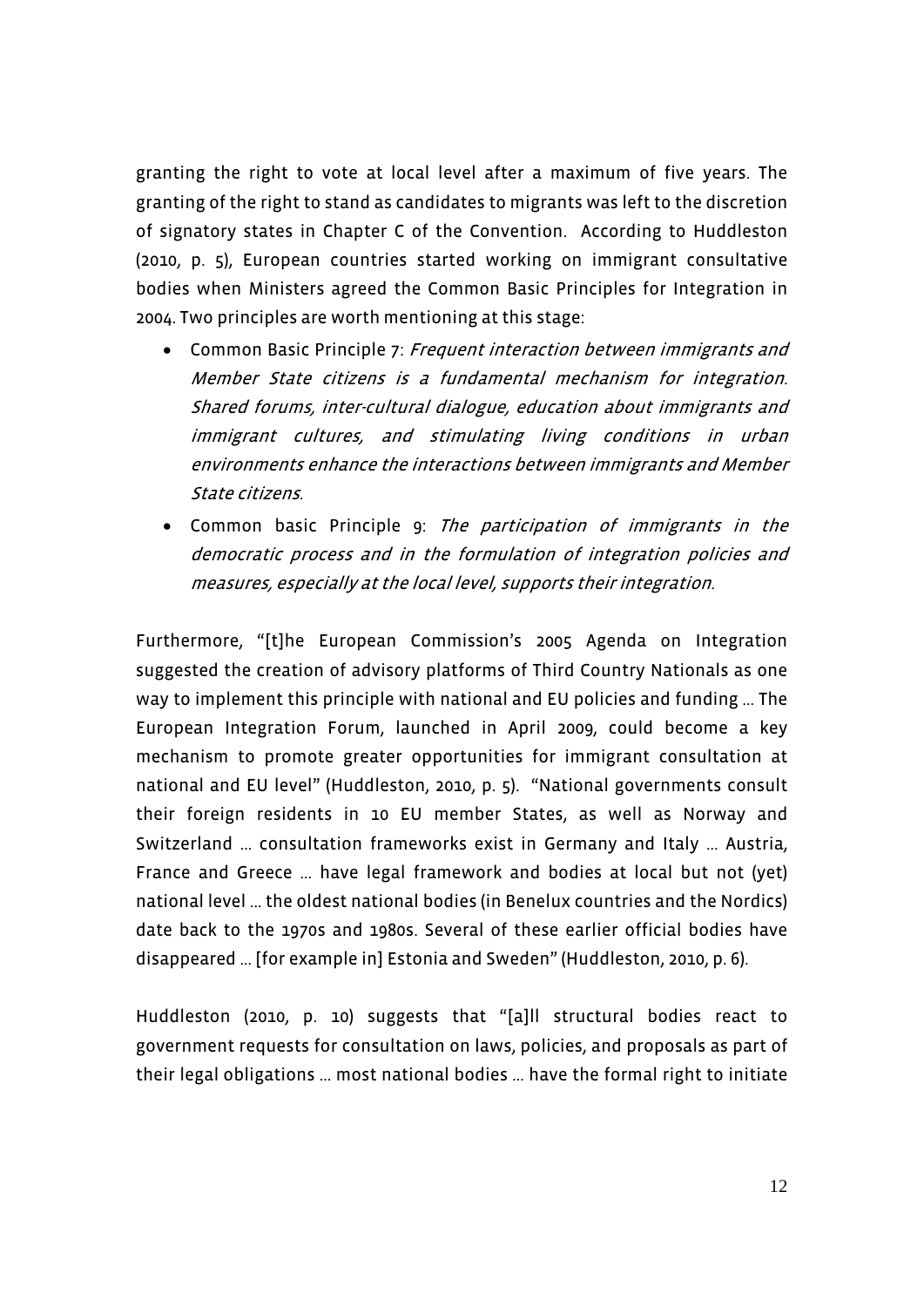their own reports and recommendations, even when not consulted. Bodies in Norway and Spain have a right to a response from government".

In terms of composition and membership of the consultative bodies, Huddleston (2010, p.10) "embraces those composed entirely or partly of foreign residents … [such bodies] tend to be independent NGOs or umbrella organizations that are entirely organized and led by residents themselves … [they] may - and sometimes must - include immigrants who have naturalized or been born in the country". On the other side of the spectrum, Huddleston (2010, p. 10) claims that "bodies only partly composed of foreign residents mix democratic and technocratic approaches to consultation. They bring together representatives of different ministries in order to better 'mainstream' integration into different policies". Setting the agenda and convening the meeting is critical when it comes to having effective and meaningful consultation. "Weak consultative bodies may divert immigrant associations out of mainstream policies and debate and into marginalized and government-dominated structures. Three national bodies are led by foreign residents (Denmark, Netherlands, Norway) while chairing is shared in Finland and Switzerland. … In all countries … immigrants tend to be given the lead at local level bodies, while national ministers want to keep the key leadership role". In his conclusion, Huddleston (2010, p. 14) claims that, countries with robust bodies: do more to promote civic participation; support the emergence of immigrant civil society; grant basic political liberties to all; and open voting rights and citizenship. Details on consultative bodies across the European Union can be found in Table 3 below.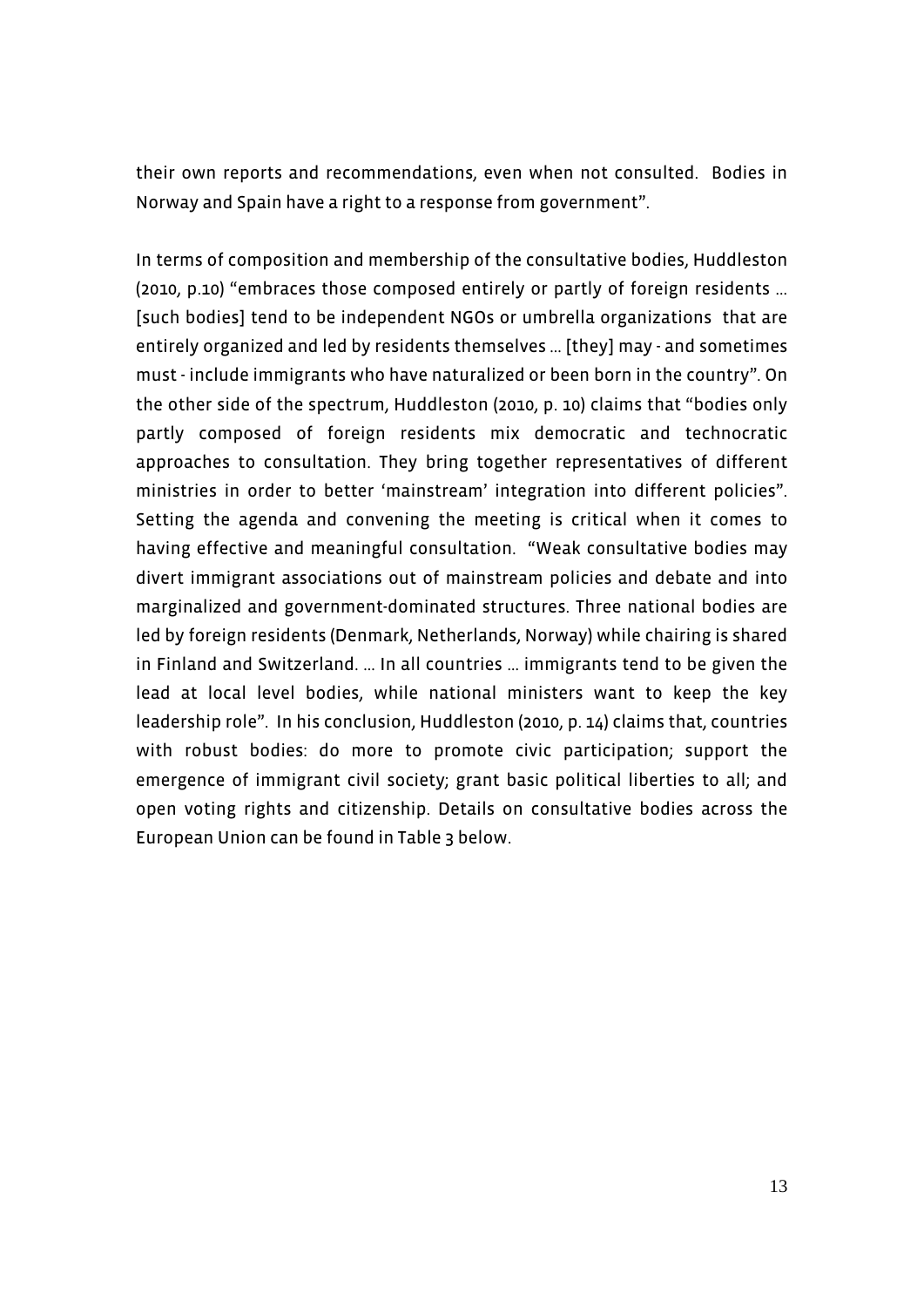Table 3: National Consultative Bodies (and where also present, local and regional ones) - Note: \*= similar structures at national and local/regional level - see Huddleston (2010, p. 7)

| Country        | <b>Structures</b>                                            |  |  |  |  |  |  |  |
|----------------|--------------------------------------------------------------|--|--|--|--|--|--|--|
| Belgium        | Consultative Committee for Foreigners Minorities Forum       |  |  |  |  |  |  |  |
|                | (Flanders)                                                   |  |  |  |  |  |  |  |
| <b>Denmark</b> | Council for Ethnic Minorities in Denmark*                    |  |  |  |  |  |  |  |
| Finland        | Advisory Board for Ethnic Relations (ETNO)*                  |  |  |  |  |  |  |  |
| Germany        | Framework for Consultation (e.g. Integration Summit, Islamic |  |  |  |  |  |  |  |
|                | Conference)                                                  |  |  |  |  |  |  |  |
|                | Regional and Local Foreigners' Advisory Council (e.g. AGAH   |  |  |  |  |  |  |  |
|                | Hesse)*                                                      |  |  |  |  |  |  |  |
| Ireland        | Council on Integration - Ministerial Council - [added by the |  |  |  |  |  |  |  |
|                | author] (begun summer 2010)                                  |  |  |  |  |  |  |  |
|                | New Communities partnership Forums (e.g. Dublin, Cork,       |  |  |  |  |  |  |  |
|                | Limerick)                                                    |  |  |  |  |  |  |  |
| <b>Italy</b>   | Legal Framework for Consultation (Legislative Decree 286/98) |  |  |  |  |  |  |  |
|                | Adjunct Councillors to city Council (Rome)                   |  |  |  |  |  |  |  |
| Luxembourg     | National Council on Integration*                             |  |  |  |  |  |  |  |
| Netherlands    | National Dialogue Structure with Minorities                  |  |  |  |  |  |  |  |
| Norway         | Contact Committee for Immigrants and Authorities (KIM)*      |  |  |  |  |  |  |  |
| Portugal       | Consultative Council for Immigrant Affairs*                  |  |  |  |  |  |  |  |
| Spain          | Forum for the Social Integration of Immigrants*              |  |  |  |  |  |  |  |
| Switzerland    | Federal Commission for Migration Questions*                  |  |  |  |  |  |  |  |

# **5.1. Case Study: Bologna (Italy)**

Bologna is one of the forerunners in giving migrants a voice through the Foreign Citizens' Council. The Council has 30 seats subdivided among three electoral districts, i.e. Bologna itself, the 10 municipalities that form the arrondissement of Imola and the rest of the province. The electorate is made up of residents of the province who are neither Italian citizens nor citizens of other EU member States. In 2007, 32 lists competed in the elections. The turnout was 21%, "in line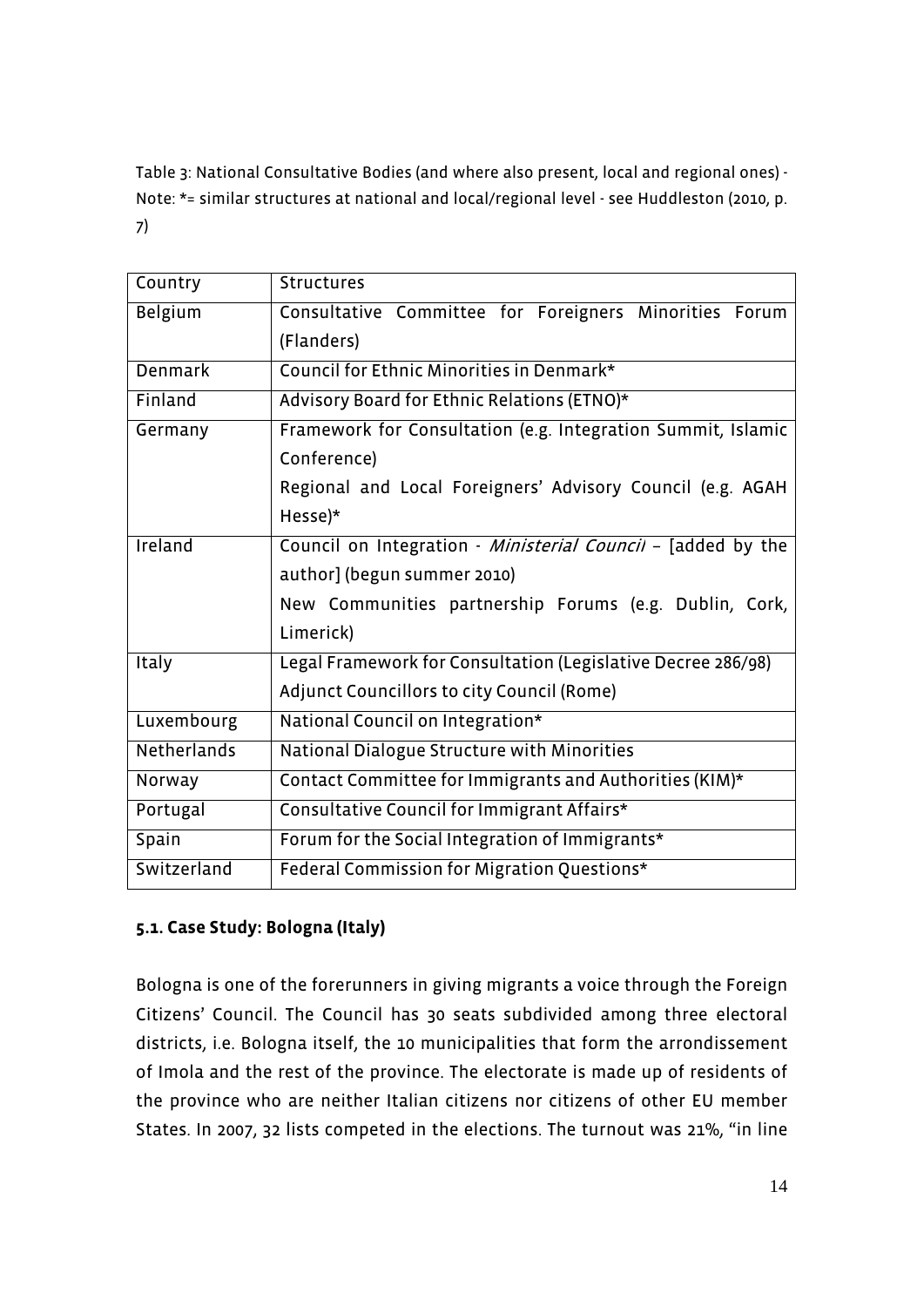with similar experiences in Italy" (Sredanovic, 2012 p. 2). Most of those elected were from the top 20 nationalities. The exception was a Croatian candidate who is likely to have benefited from inter-ethnic votes because of her activism. Since the election, a number of councillors have resigned, mainly after gaining Italian citizenship (Sredanovic, 2012 p. 9). Although there was a gender quota on the list, only 4 out of the 30 elected councillors were women. Furthermore, women had a turnout of 16.8%, compared to 25.2% of their male counterparts (Sredanovic, 2012 p. 10). Table 4 below highlights variations in participation levels of Third Country Nationals from the top 20 countries of origin in the 2007 elections of the Bologna Foreign Citizens' Council.

| Country of origin | <b>Electors</b> |               | Turnout | Councillors    |                |
|-------------------|-----------------|---------------|---------|----------------|----------------|
|                   | N               | $\frac{1}{2}$ |         | N              | $\%$           |
| Morocco           | 8,773           | 20.0          | 28.8    | 11             | 37             |
| Albania           | 4,622           | 10.6          | 10.9    | $\overline{2}$ | $\overline{7}$ |
| Russia            | 3,342           | 7.6           | 7.2     | 0              | $\mathbf 0$    |
| Philippines       | 3,172           | 7.2           | 32.7    | 3              | 10             |
| Tunisia           | 2,511           | 5.7           | 14.6    | 0              | $\mathbf 0$    |
| Pakistan          | 2,433           | 5.6           | 40.7    | $\overline{7}$ | 23             |
| Bangladesh        | 2,430           | 5.5           | 55.1    | 3              | 10             |
| China             | 2,292           | 5.2           | 15.1    | $\mathbf{1}$   | $\overline{3}$ |
| Yugoslavia        | 1,263           | 2.9           | 6.9     | 0              | $\mathbf 0$    |
| Sri Lanka         | 1,168           | 2.7           | 32.7    | $\mathbf{1}$   | $\overline{3}$ |
| Ukraine           | 1,109           | 2.5           | 7.4     | 0              | $\mathbf 0$    |
| Moldova           | 901             | 2.0           | 6.8     | $\Omega$       | $\mathbf 0$    |
| Peru              | 751             | 1.7           | 8.1     | 0              | $\mathbf 0$    |
| Ethiopia          | 623             | 1.4           | 19.3    | 0              | $\mathbf 0$    |
| <b>Brazil</b>     | 610             | 1.4           | 4.1     | 0              | $\mathbf 0$    |
| Nigeria           | 497             | 1.1           | 22.9    | 0              | $\mathbf 0$    |
| Senegal           | 495             | $1.1\,$       | 26.7    | 0              | $\mathbf 0$    |

Table 4: Electors, turnout and councillors for the top 20 countries of origin of migrants – Bologna Foreign Citizens' Council 2007 (adapted from Sredanovic, 2012 p. 9).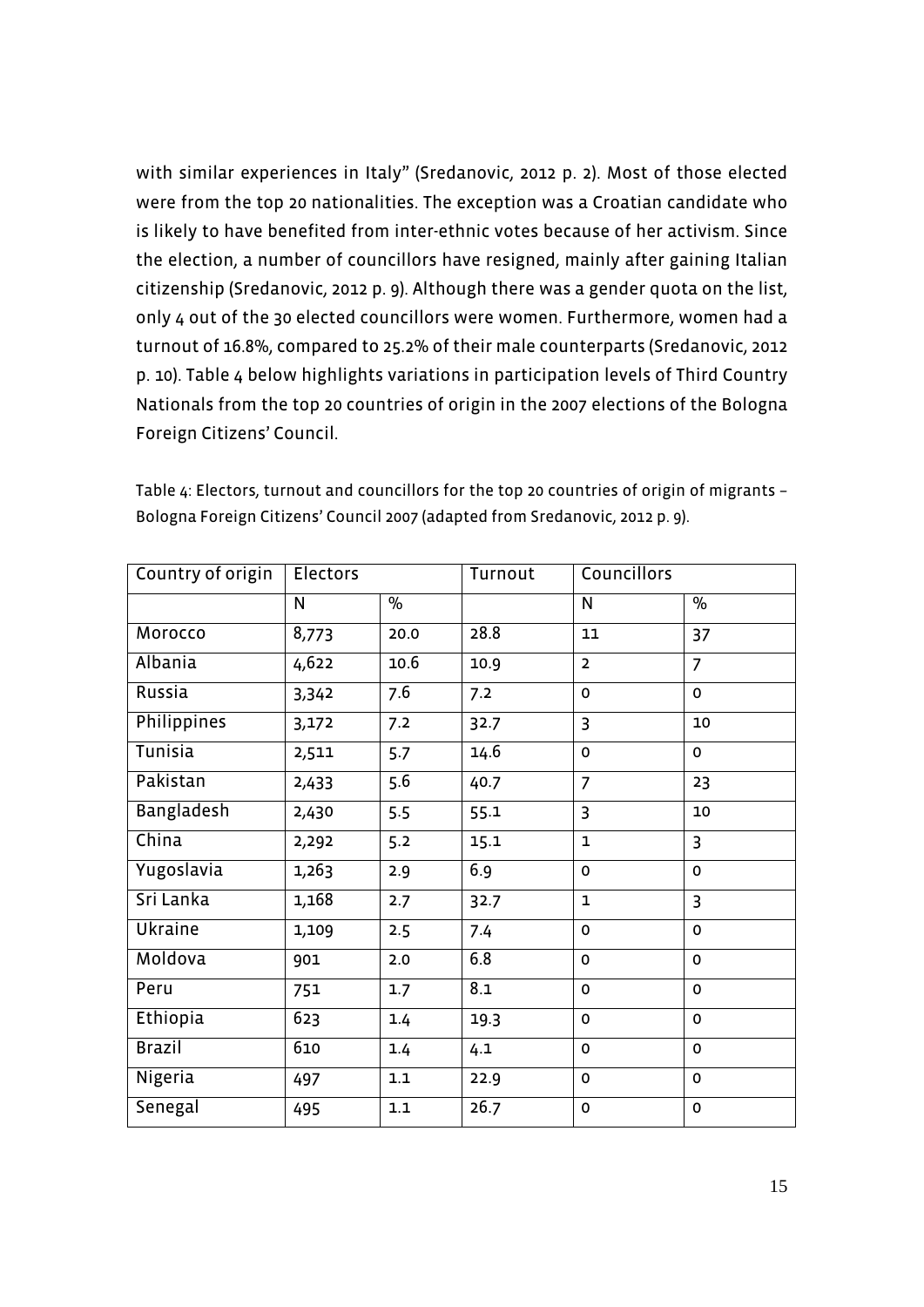| <sup>I</sup> Egypt | 478 | 1.1 | 8.8  |  |
|--------------------|-----|-----|------|--|
| India              | 460 | 1.0 | 12.6 |  |
| Cuba               | 329 | 0.7 | 3.3  |  |

The fact that the Province of Bologna is obliged to consult the Foreign Citizens' Council, albeit without obligation to follow its recommendations, means that in theory migrants are consulted in the development of policies that affect them. There would also be concerns about the representation of migrant communities without representation on the council. Nevertheless, in the absence of migrants' voting rights in the local elections, the council offers an important vehicle for the migrants to engage with policy makers at local level.

# **6. Looking beyond the current migrant generation**

Huddleston (2011) claims that migrants are encouraged to participate politically as foreigners in countries that encourage them to become citizens, such as Nordic countries, Benelux countries, Anglophone countries and Portugal. He further agues that where the governments are only accountable to citizens, it is most of the time harder for migrants to become citizens. He gives the examples of Central Europe, Baltic and Eastern Mediterranean countries. As Table 5 below shows, in the countries highlighted the share of voters of migrant extraction has increased over time. This is not only true in local elections, but also in general elections.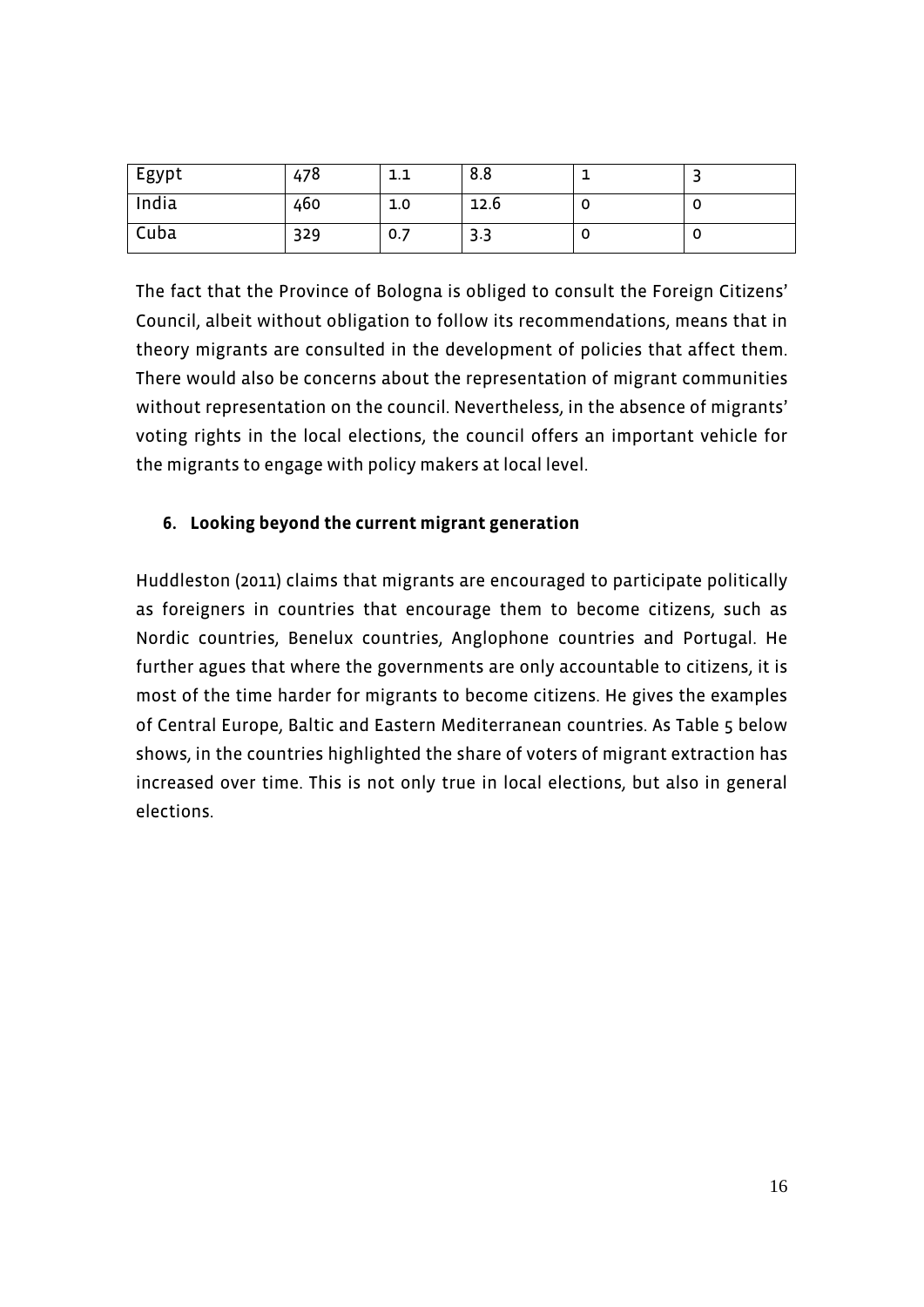|                 | 1980       |                | 1990   |        | 2002 |      | 2008 |            |
|-----------------|------------|----------------|--------|--------|------|------|------|------------|
|                 | Nat.       | <u>Loc</u>     | Nat.   | Loc.   | Nat. | Loc. | Nat. | <u>Loc</u> |
|                 |            |                |        |        |      |      |      |            |
| Austria         | .9         | .9             | 2.0    | 2.0    | 4.9  | 8.3  | 7.4  | 11.3       |
| Belgium         | $\cdot$ 7  | .7             | 2.2    | 2.2    | 6.1  | 11.7 | 8.1  | 14.3       |
| Denmark         | .7         | 2.6            | 1.4    | 4.3    | 2.0  | 6.9  | 3.2  | 9.0        |
| France          | 2.5        | 2.5            | 4.8    | 4.8    | 7.3  | 9.2  | 9.9  | 11.9       |
| Germany         | $\cdot$ .2 | $\overline{2}$ | $.5\,$ | $.5\,$ | 1.8  | 4.9  | 2.8  | 5.7        |
| Netherlands 2.5 |            | 2.5            | 4.8    | 9.1    | 9.5  | 13.8 | 10.3 | 14.7       |
| Norway          | 4.4        | 2.3            | 1.1    | 4.4    | 3.4  | 7.8  | 5.1  | 11.5       |
| Sweden          | 2.2        | 7.3            | 4.5    | 10.1   | 9.1  | 14.4 | 11.4 | 17.5       |
| Switzerland     | 3.0        | 3.0            | 5.2    | 5.2    | 8.6  | 8.6  | 11.9 | 11.9       |
| UK              | 2.1        | 2.1            | 4.3    | 4.3    | 6.7  | 8.3  | 10.2 | 12.6       |

Table 5: Estimates of the Share of Voters of First or Second-Generation Immigrant Origin among the National and Local Electorates in 10 Countries, 1980-2008 - % (Koopmans, Michalowski and Waibel, 2012 appendix TABLE A1)

Qualitative and quantitative research suggests that migrants' registration and participation rates in elections in countries where they are eligible to vote are lower than those of established communities, but the situation tends to improve with time and naturalization. Furthermore, according to the European Social Survey, the difference disappears once researchers take on board less conventional and visible forms of participation (Huddleston, 2011).

## **7. Conclusion**

Fabbrini reminds us of the words of wisdom of Thomas Jefferson in the 1776 Declaration of Independence, where he argued that "governments are instituted among men deriving their just powers from the consent of the governed". Who ought to be considered as the "governed" has nonetheless remained a largely unsettled question in legal practice" (Fabbrini, 2010 p.1). This quotation is reminiscent of the debate on the political rights of migrants in our midst. Some countries have made moves to include foreigners in the political sphere,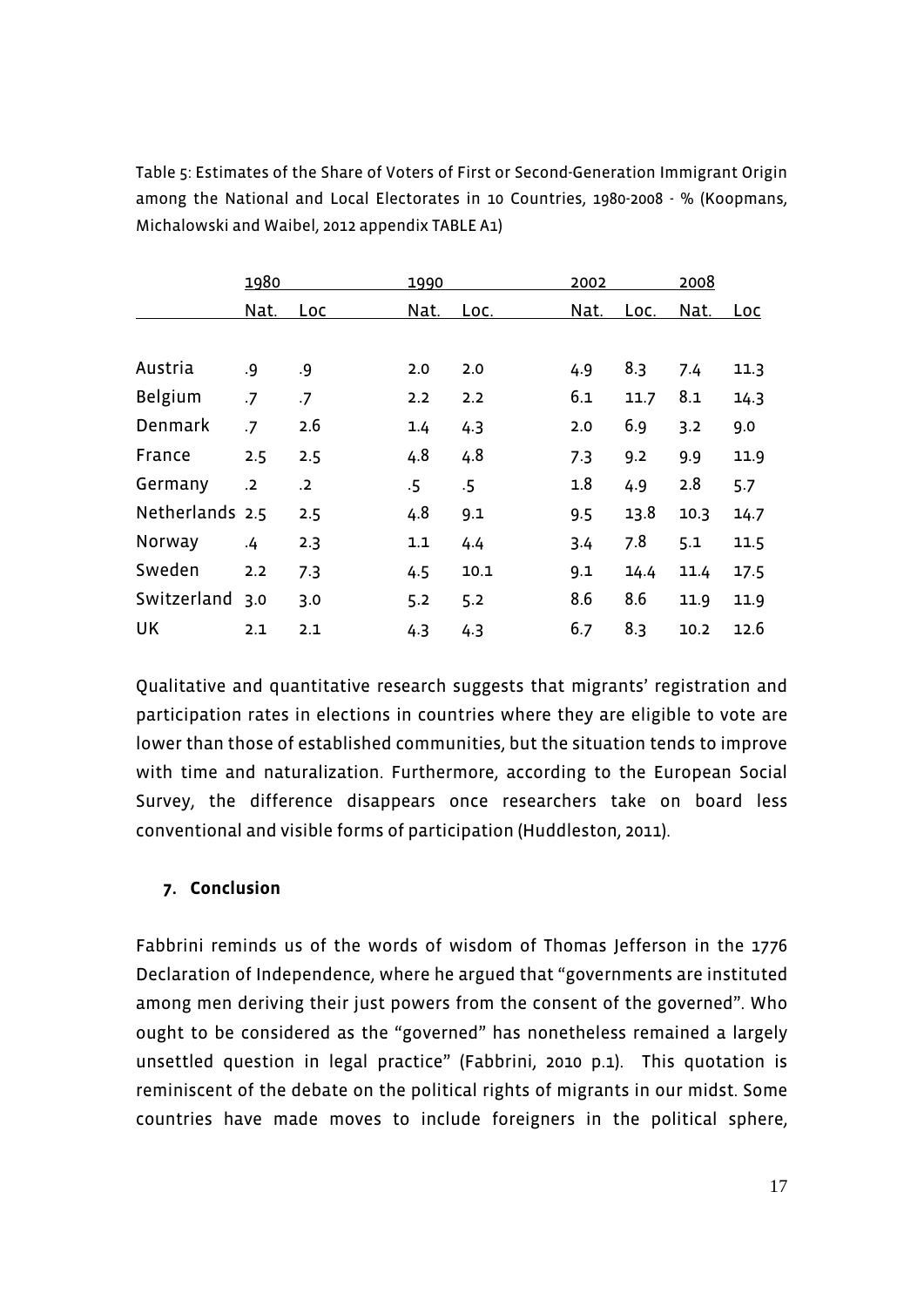whereas others have maintained the importance of the privilege of citizenship and its attached voting rights.

Some countries, as discussed in the case study on Bologna, have come up with mechanisms to ensure that the voice of migrants is heard. International instruments clearly indicate the pivotal importance of political participation of all residents, including migrants. It is time to have an open debate on the issue and, more importantly, it has to be stressed, new countries of immigration should look at what is happening in countries that have explored the idea of opening the political space to migrants. Furthermore, more efforts need to be made across the European Union to encourage EU nationals living outside their countries of origin to use their voting rights in their countries of residence.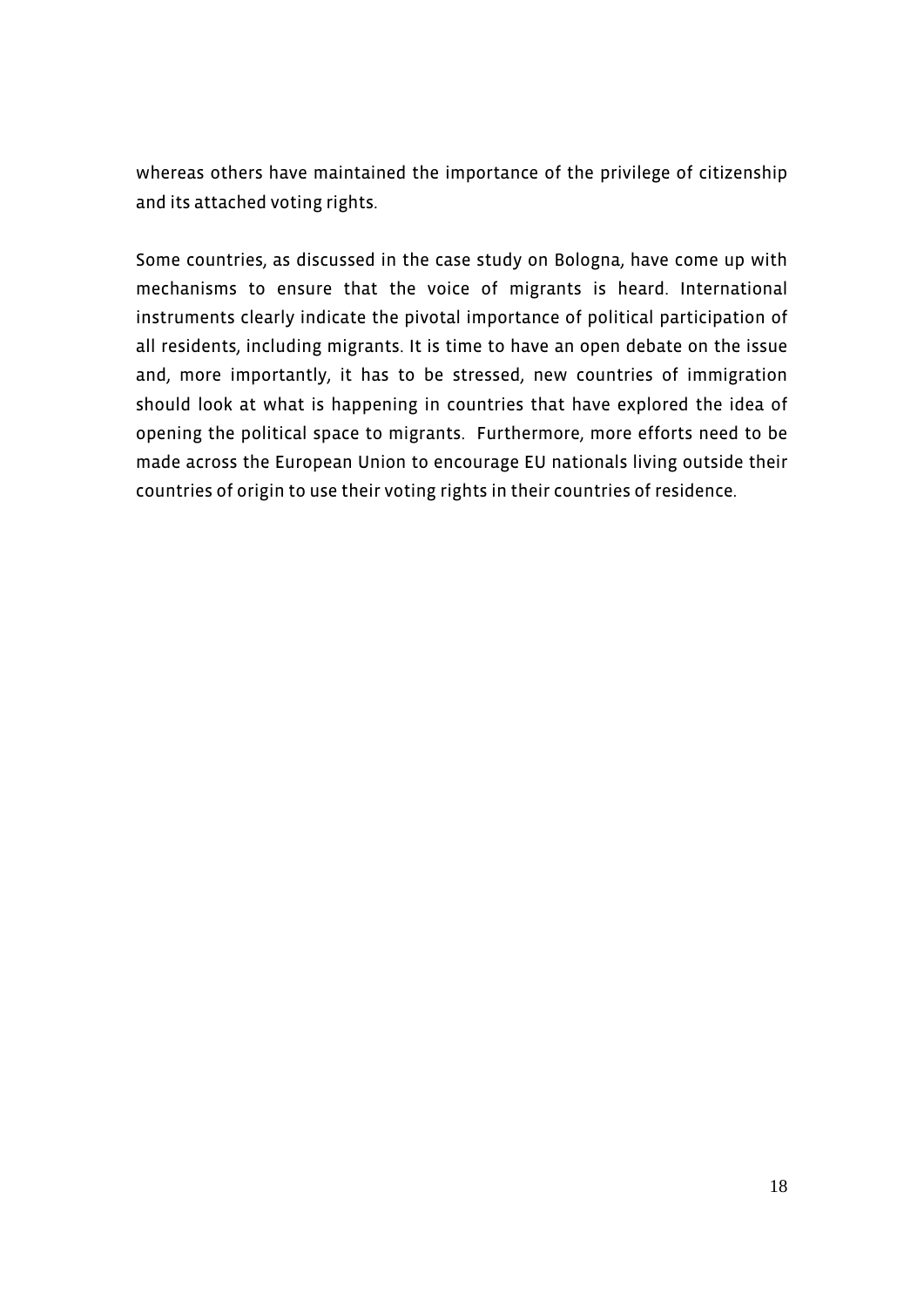# **Bibliography**

- Associated Press 2004. In First for Rome, Immigrants Cast Votes. March  $28^{th}$ , 2004.
- ANSA 2006. Cabinet to discuss immigrant vote. August 3, 2006
- Bauböck, Rainer 2012. EU Citizens Should Have Voting Rights in national Elections, But Which Country? In Kristen Jeffers (ed.) 2012. Inclusive Democracy in Europe: Contributions from the 2011 EUDO Dissemination Conference on Inclusive Democracy and the EUDO online forum debate on national voting rights for EU citizens residing in other Member States pp: 56-59. European Union Democracy Observatory (EUDO) 2012
- Council of the European Union 2004. Press release 14615/04 (Presse 321).  $2618<sup>th</sup>$  Council Meeting, Justice and Home Affairs. Retrieved from http://www.consilium.europa.eu/uedocs/cms\_data/docs/pressdata/en/jh a/82745.pdf.
- Dublin City Council 2008. Migrants voter campaign. Retrieved from http://www.dublincity.ie/PRESS/PRESSRELEASES/PRESSRELEASES2008/OC TOBER2008/Pages/MigrantVotersCampaign.aspx
- Fabbrini, Federico 2010. The Rights to Vote for Non-Citizens in the European Multilevel System of Fundamental Rights Protection: A case Study in Inconsistency? Eric Stein Working Paper No. 4/2010.
- Fennema, M. & Tillie, J. 1999. Political participation and political trust in Amsterdam: Civic communities and ethnic networks. *Journal of Ethnic and* Migration Studies, 25 (4), 703-726.
- Groenendijk, Kees 2008. Local Voting Rights for Non-Nationals in Europe: What We Know and What We Need to Learn. Transatlantic Council for Migration, a project of the Migration Policy Institute. April 2008.
- Hayduk, Ron and Wucker, Michele 2004. Immigrant Voting Rights Receive More Attention. Migration Policy Institute, Migration Information Source, November 2004. Retrieved from http://www.migrationinformation.org/USfocus/display.cfm?ID=265 (date of access: December 3rd, 2012)
- Huddleston, Thomas Migration Policy Group 2010. Consulting Immigrants to Improve National Policies. European Economic and Social Committee,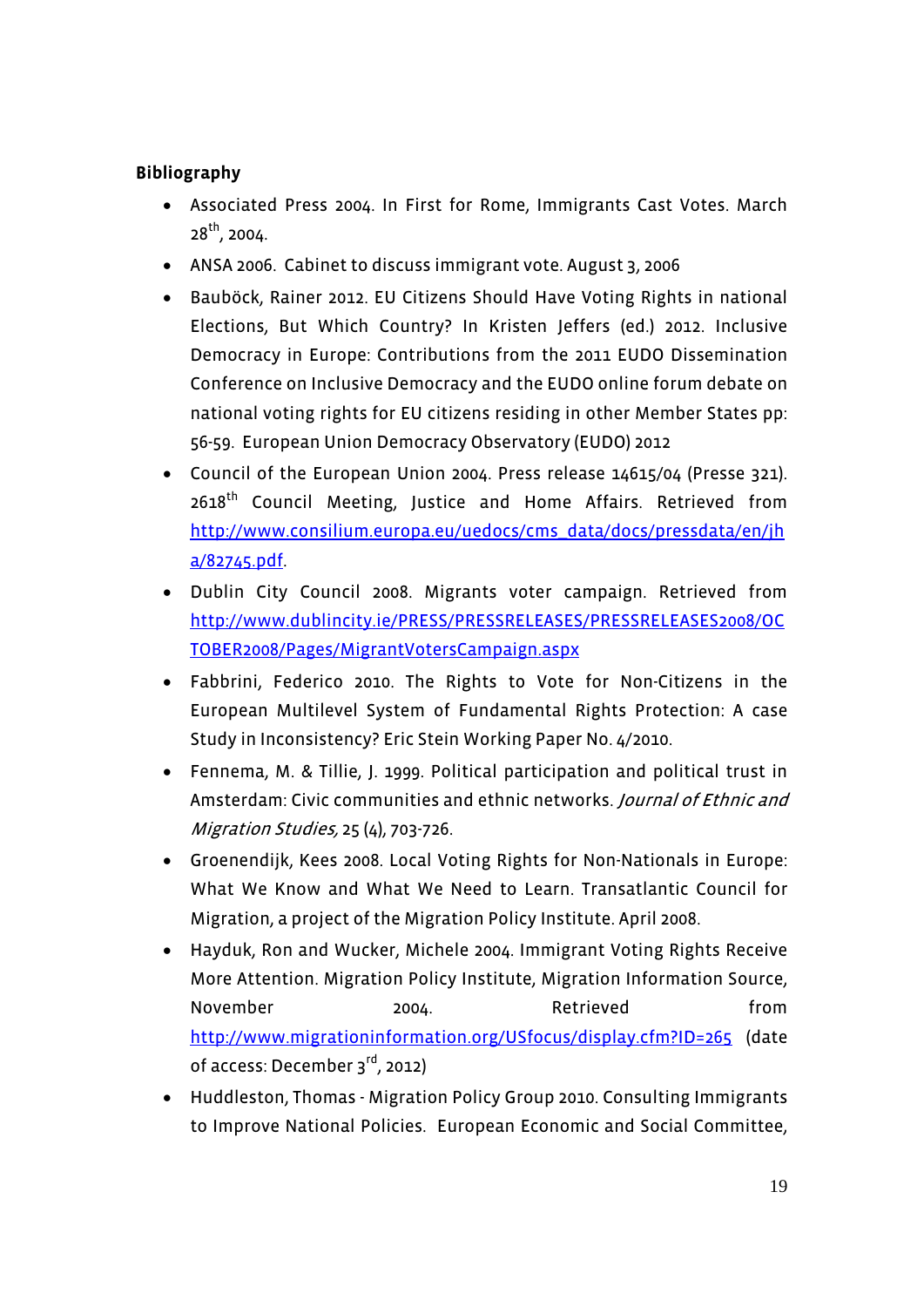Issued on 29/11/2010. Retrieved from http://ec.europa.eu/ewsi/UDRW/images/items/static\_38\_88303889.pdf (date of access: January  $21^{st}$ , 2013)

- Huddleston, Thomas 2011. Voting Rights for Immigrants: Next Stop, Berlin? Migration Integration Policy: Index MIPEX Blog. September 6, 2011. Retrieved from http://www.mipex.eu/blog/voting-rights-for-immigrantsnext-stop-berlin (date of access: November 1<sup>st</sup>, 2012).
- Jupp, J., York, B. & McRobbie, A. 1989. The political participation of ethnic minorities in Australia AGPS, Canberra. The Ethnic Voice, 2(1), 3.
- Kenny, C. 2003. Handbook on immigrants' rights and entitlements in Ireland. Immigrant Council of Ireland. Retrieved from http://www.immigrantcouncil.ie/research-publications/archive/236- handbook-on-immigrants-rights-and-entitlements-in-ireland-2003 (date of access, January  $21^{st}$ , 2013)
- Koopmans, Ruud; Michalowski, Ines; and Waibel, Stine 2012. Citizenship Rights for Immigrants: National Political Processes and Cross-National Convergence in Western Europe, 1980–2008, in: American Journal of Sociology, Vol. 117, No. 4, pp. 1202-1245 Retrieved from http://www.wzb.eu/sites/default/files/mit/immigrantvoters.pdf (date of access, January 21 $^{\rm st}$ , 2013)
- Le Monde 2006. Les habitants de Saint-Denis favorables au droit de vote des étrangers aux élections locales. March 27, 2006.
- Leonard, M. & Griffith, P. 2003. European inclusion index: Is Europe ready for the globalisation of people? British Council and Sciences Po.
- MacCormaic, R. 2009, April 30. Ceann Comhairle encourages more immigrants to stand for election. Irish Times. Retrieved from http://www.irishtimes.com/newspaper/ireland/2009/0430/1224245682770. html
- Martiniello, M. 2005. Political participation, mobilisation and representation of immigrants and their offspring in Europe. Willy Brandt Series of Working Papers in International Migration and Ethnic Relations. Malmö University.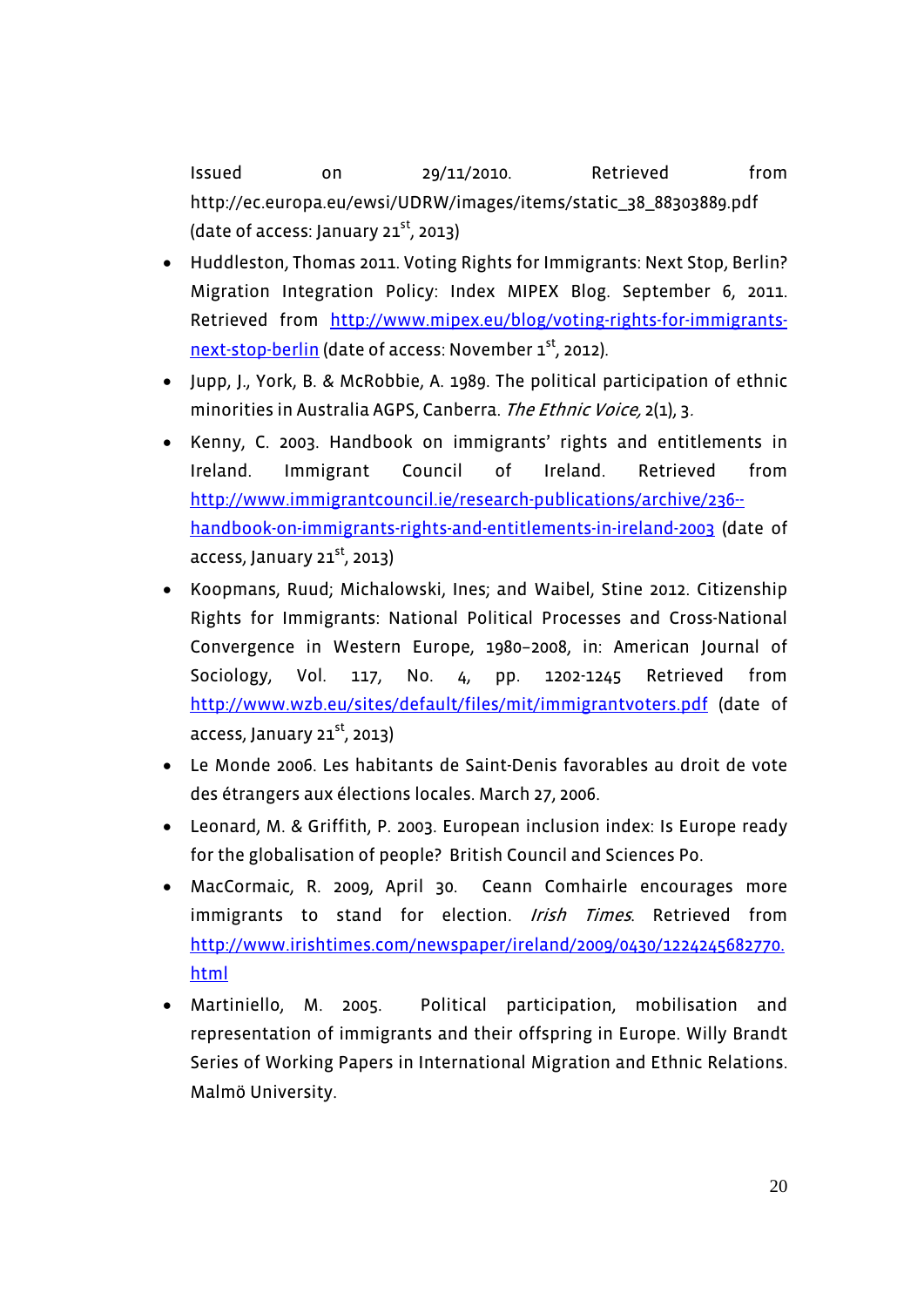Mutwarasibo, F. & McCarthy, M. 2002. Making connections: A community directory for the Canal Communities Partnership area. Canal Communities Partnership. Retrieved from

http://www.canalpartnership.com/Resources/MakingConnections.pdf

- Mutwarasibo, F. 2009. Briefing to migrant candidates in the 2009 local elections. Debriefing session organised by Integrating Ireland, AkiDWA, Africa Centre, Refugee Information Centre, Forum Polonia and Hope Alive
- Mutwarasibo, F. 2010. (New) migrant political entrepreneurs: Overcoming isolation and exclusion through creative resistance in Ireland. Unpublished doctoral dissertation). University College Dublin, Ireland.
- Mutwarasibo, F. 2012. Migrants' Political integration in Ireland: Looking Beyond the Right to Vote in Local Elections. In Kristen Jeffers (ed.) 2012. Inclusive Democracy in Europe: Contributions from the 2011 EUDO Dissemination Conference on Inclusive Democracy and the EUDO online forum debate on national voting rights for EU citizens residing in other Member States pp: 39-52. European Union Democracy Observatory (EUDO) 2012
- NGO Network of Integration Focal Points 2007. Policy briefing on civic and political participation. Retrieved from http://www.**ecre**.org/component/downloads/downloads/171.html
- Niessen, J. & Huddleston, T. 2004. Handbook on integration for policy makers and practitioners. European Commission (Directorate General Justice, Freedom and Security). Retrieved from ec.europa.eu/ewsi/UDRW/images/items/docl\_12892\_168517401.pdf
- Penninx, R. 2006. After the Fortuyn and van Gogh murders is the Dutch integration model in disarray? In S. Delorenzi, (ed.), Going Places: Neighbourhood, Ethnicity and Social Mobility (127-138. Institute for Public Policy Research.
- Rahn, Kim 2006. Foreigners Cast Ballots for 1st Time. The Korean Times, May 31, 2006
- Rudiger, A. & Spencer, S. 2003. Social integration of migrants and ethnic minorities: policies to combat discrimination. Paper presented at the Economic and Social Aspects of Migration Conference, Brussels, Belgium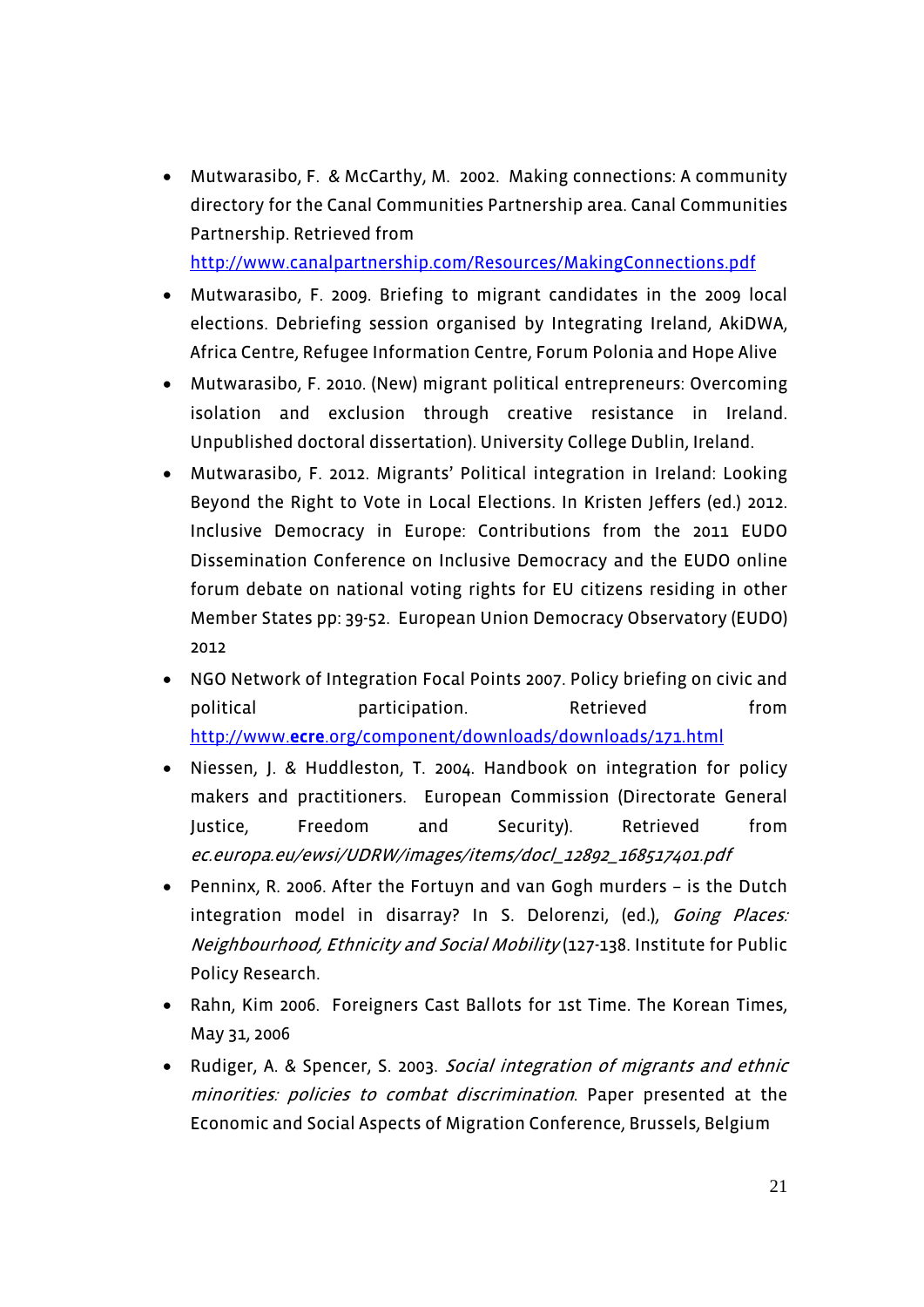- Sredanovic, Djordje 2012. Models of Representation, Mobilisation and Turnout: the Election of the Foreign Citizens' Council of the Province of Bologna. Paper presented at the ESA RN32 Mid-Term Conference, Milan, November 30<sup>th</sup> – December  $1<sup>st</sup>$ , 2012.
- Society for International Development Netherlands Chapter. 2002. Declaration of The Hague on the Future of Refugee and Migration Policy (A/57/693). Retrieved from http://www.unhcr.org/refworld/docid/3f13c9af4.html
- Vintila, Cristina Daniela 2012. Citizenship and Political participation in the EU: Empirical Perspectives on the Electoral Rights of Non-National EU Citizens in the Member States. Paper presented at the ESA RN32 Mid-Term Conference, Milan, November  $30^{th}$  – December  $1^{st}$ , 2012.
- Zappala, G. 1998. The micro-politics of immigration: Service responsiveness in an Australian 'ethnic electorate.' Ethnic and Racial Studies, 21(4), 683-702.
- Zappala, G. 1999. Challenges to the concept and practice of political representation in Australia. (Parliament of Australia Research Paper 28 1998-99). Retrieved from http://www.aph.gov.au/library/Pubs/RP/1998- 99/99rp28.htm